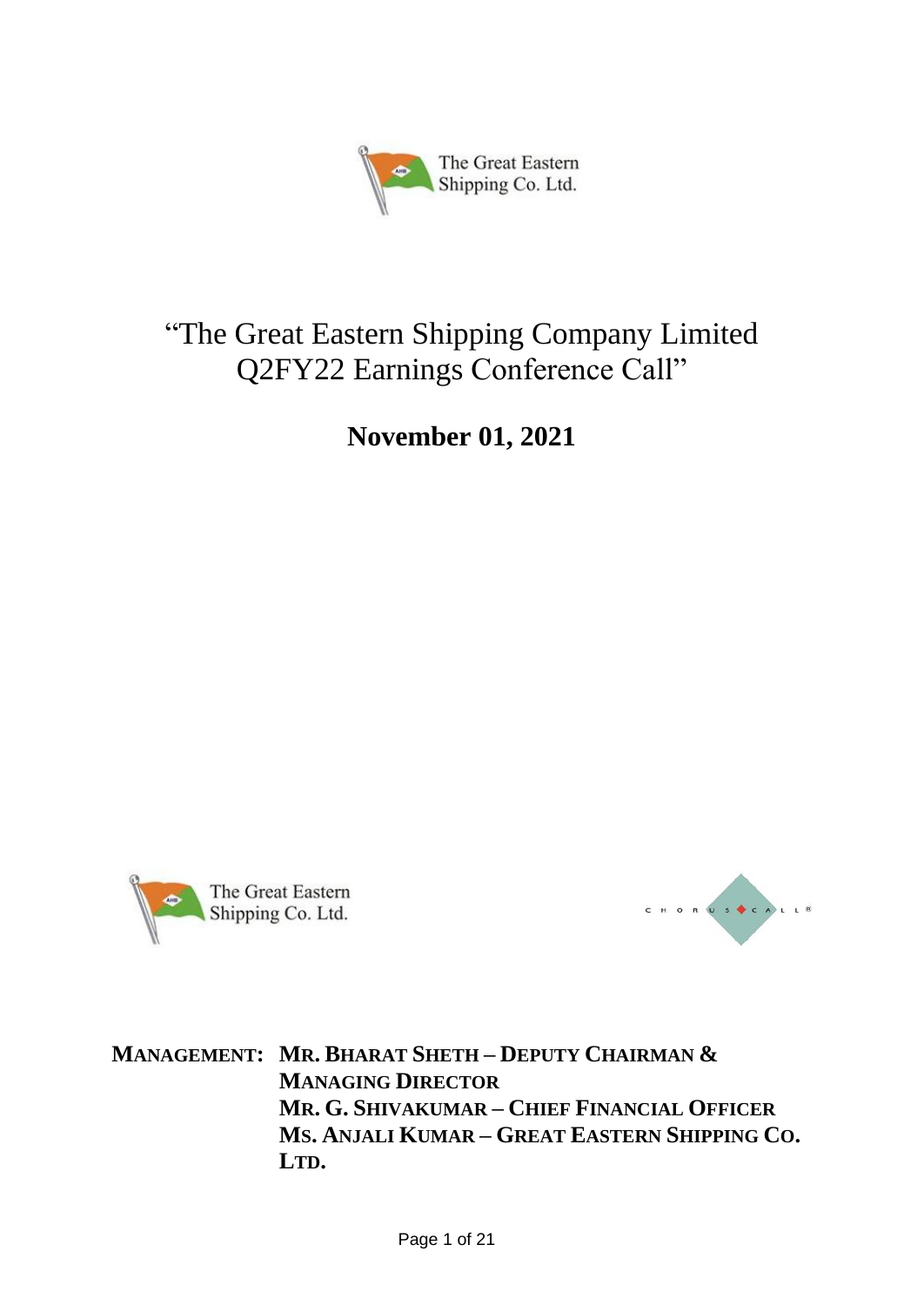

**Moderator:** Good evening ladies and gentlemen. Welcome to the GE Shipping Earnings Call on declaration of its financial results for the Quarter ended September 30<sup>th</sup>, 2021.

> At this moment all participants are in the listen-only mode. Later we will conduct a question and answer session. At that time, you may click on Raise Hand icon from toolbar at the bottom of your screen, or click on the Q&A Tab. You may also send your questions by text by clicking on the Text option.

> I now handle over the call to Mr. Shivakumar, from The Great Eastern Shipping Company Limited to start the proceedings. Over to you sir.

**G. Shivakumar**: Good evening, everyone. And welcome to the conference call to discuss the results and the market for Q2 and H1FY22. As is our usual practice, we will take you through a presentation giving the highlights and then we will be happy to go into Q&A. Our Deputy Chairman & Managing Director is also with us and we will be happy to take questions from you.

Normal disclaimers apply.

Let's look at the results first, these are the reported results and these are as per the accounts and the accounting standards. So, we have a profit for this quarter which is higher than the reported profit of the 1<sup>st</sup> Quarter, which was affected in a significant way by the derivatives and exchange rate. This one had very small effects of derivatives and exchange rates. So is closer to reflecting very accurately what the business has done.

So here are the normalized results, the normalized profit for the quarter on a standalone basis that's for Q2FY22 was Rs. 249 crores that's on the leftmost column. And the consolidated profit was Rs. 217 crores. Obviously the subsidiary, Great Ship India Limited which is in the oilfield services business, because of the way that business has been for some time, rates are pretty poor and therefore they have had a loss in this period, just as they had in the previous quarter.

Coming to the balance sheet on standalone basis, we have net debt that's net of cash of Rs. 900 crores or approximately \$125 million as per the exchange rate. And on a consolidated basis, we have about Rs. 1330 crores which is about \$180 million. So, the cash position continues to be comfortable within the group. And we have brought down our leverage significantly over the last few years and we will look at that as well in one of the forthcoming slides.

Normalized financials, this is the explanation that we put up every time you can refer to it or if you have any clarifications on it, we are happy to give them, but since this has been repeated in our presentations for the last five or six quarters I am not going into detail.

Looking at the highlights, and the most important data is right at the bottom, which is in the orange row, the Net Asset Value per share on a standalone basis is now at Rs. 570. You may remember and you have the number of Q2FY21 which was in September last year was Rs. 445.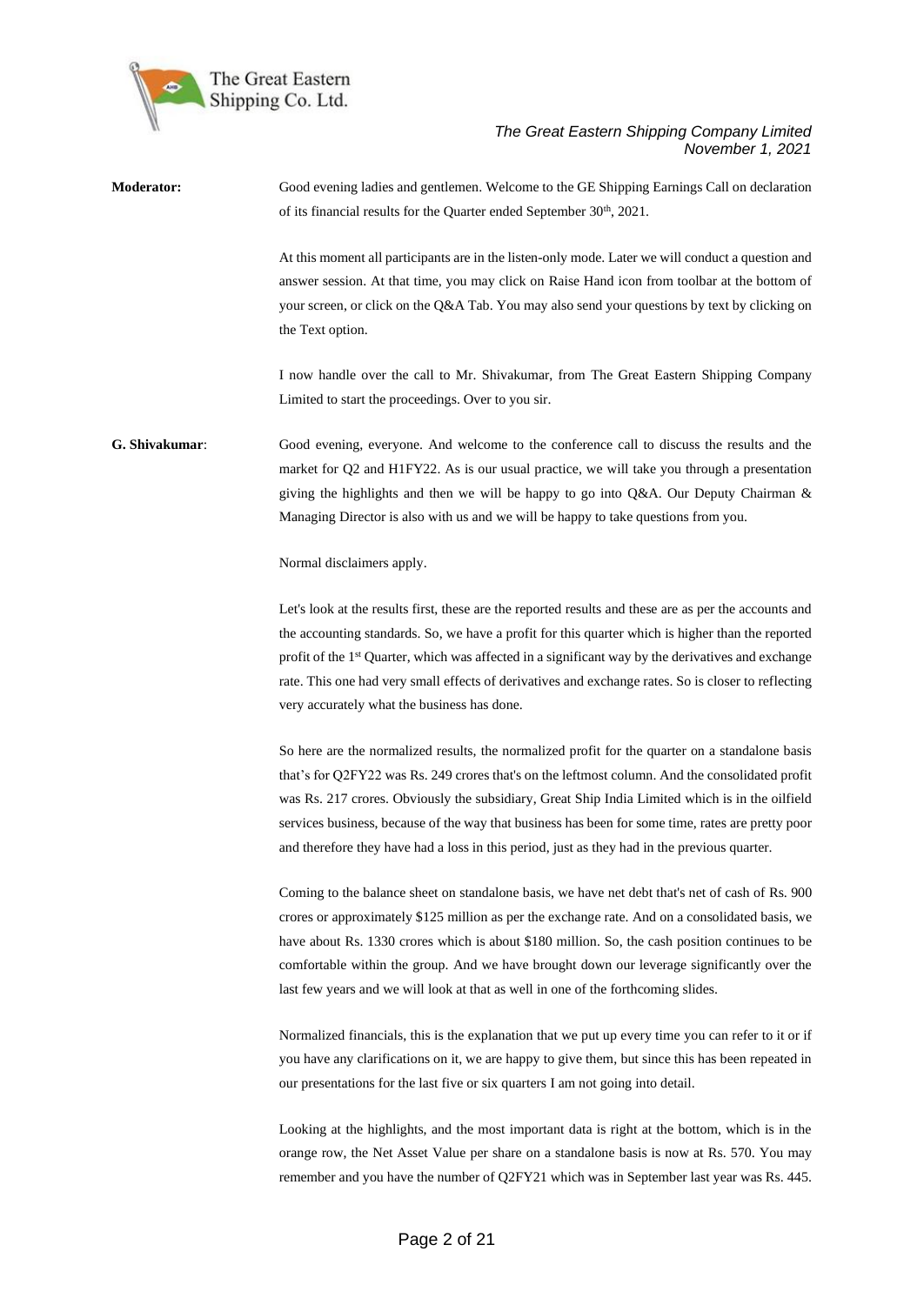

In March this year it was Rs. 490. So, within this period, we have gone up by about 16% within this six month period, again a very large part of it is due to dry bulk asset values going up. Of course we also have the earnings which have come in which has been decent for dry bulk and we have had a positive PBDT which adds to the Net Asset Value, but dry bulk values in this six month period have gone up about 30% to 35% and that's helped a lot in this the NAV going up so rapidly.

Looking at the comparative TCY, the crude and product tankers, and we will look at those markets in just a moment. The crude and product tankers continue to be at very poor rates. So between the two of them earning about \$9,000 a day on average, just as they were in the previous quarter as well, that's in Q1FY22. But in the corresponding quarter of last year, the average earned by our crude tankers was \$25,000. That was largely due to the effects of some contracts that we took in order to lock-in.. Because we were anticipating that the market would come off from those heady days of April-May 2020. And therefore, we did not suffer as badly. Probably the overall market would have still done somewhere in the 10,000 to 15,000 range in Q2FY21. But we outperformed the earnings of the broad market significantly, because of the cover that we took.

When it comes to LPG carriers, they have been strong for the past few years. But these rates that you see here are not the spot rates, our vessels, as you know, if you have been following us for some time, are typically on time charters ranging between typically one to two years. And so these are the average time charter rates being earned by our five LPG ships currently or in the last quarter. So they have not moved very much, though the spot rates have been quite volatile. But our earnings from these have been in a fairly narrow range, you can see it's within a 10% range up to 29,000, over last few quarters.

The highlight of course, has been dry bulk, last year, the dry bulk ships on average, in Q2FY21 earned \$11,250 per day, and in this quarter earned \$30,000 a day, even compared to the immediately preceding quarter, we have gone up significantly, we were at 24k and we moved up to about \$30,000 on average across our fleet. So we have 14 dry bulk vessels just to remind you, so this is the average earned by those 14 ships.

This is the revenue visibility that we have, again, the broad messages you can see the LPG carriers 86% of our days, up to March '22 are covered. Dry bulk we have 28% of our days covered, but less than 20% of our tanker days covered. Again, this is a function of the rates that we were getting to cover the ships and we did not feel it made sense to cover our ships at those rates because it wasn't really providing a downside protection.

On the offshore side, the jack-up rig almost a 100% covered. In fact, this 4% was a rig which the Greatdrill Chaaya, which was unemployed as of early October. And I am happy to report that on 29<sup>th</sup> of October, she has gone on hire. So all of our jack-up rigs are currently working.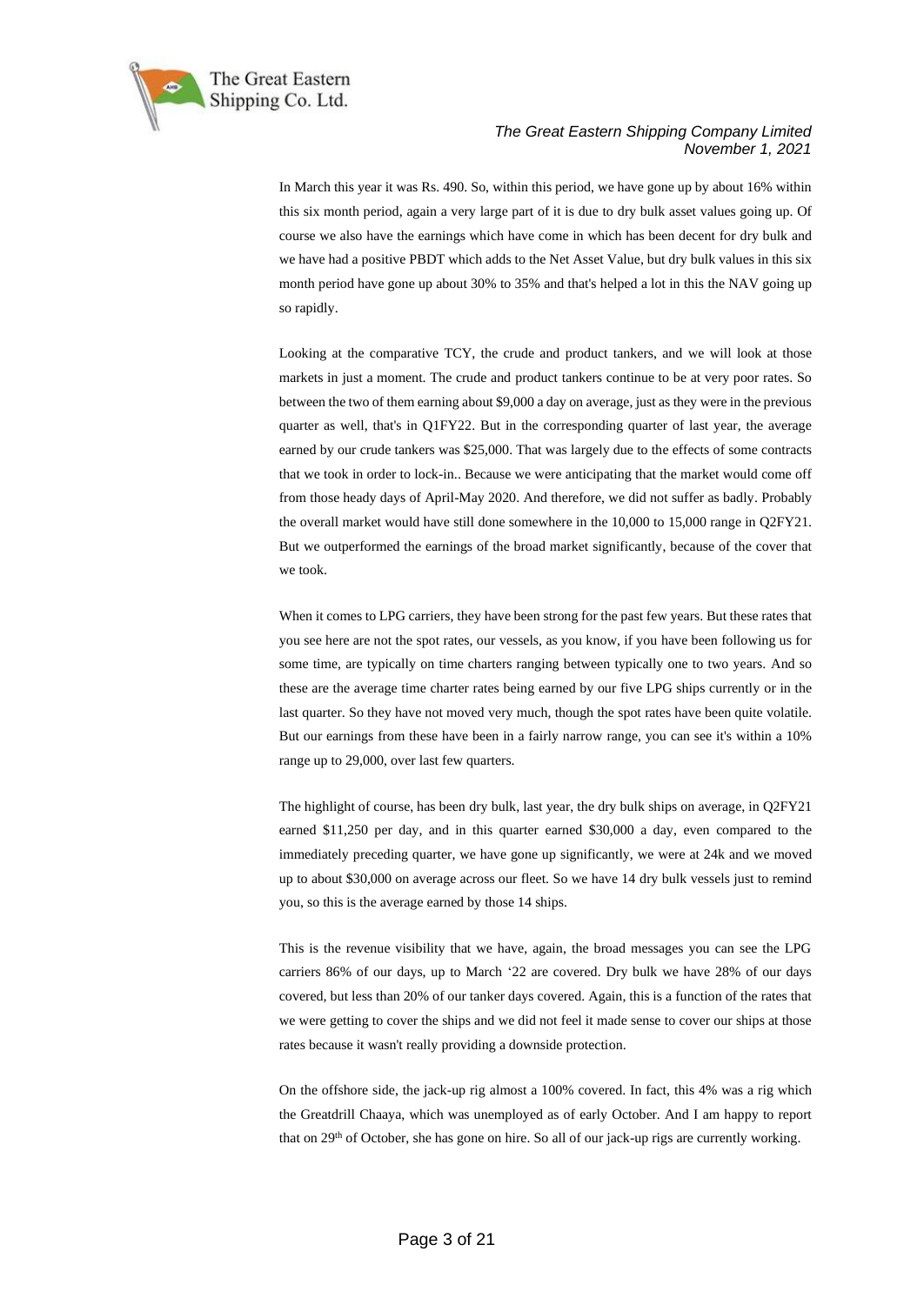

On the PSVs and Anchor handlers we have 90% plus coverage. MPSSVs are basically two vessels which are a very high capability vessels which are operated by a Singapore subsidiary and which have slightly lower coverage. But broadly, we have a lot of coverage on our offshore assets.

Let's look at what happened in the shipping markets. And first, the tanker market and you can see this graph tells you everything. This is the Suezmax and the medium range product tanker. And you can see what it was like in 1<sup>st</sup> Quarter of FY21. And thereafter, it's been quite an abysmal market. Average earnings have been somewhere in the \$5,000 to \$15,000 range throughout this period and so it's been very weak whether it's for crude tankers or product tankers.

And now let's look at the reasons for why that was so. So the major factor is that the pandemic is still having a huge impact on air travel, and therefore jet fuel demand is 2 to 2.7 million barrels per day, lower than the pre-pandemic levels and we are looking at September '19, for comparison purposes. And that's why we haven't seen the demand for crude oil come back to where it should be. Refinery runs and crude again, because of the lower demand for products remain below the pre-COVID levels. And in the same time, you had fleet growth, so obviously, the market demand supply balance has changed for the worse.

OPEC+ has released a scheduled to increase crude production by 400,000 barrels a day every month. But that's not yet had a real tightening impact on the market. We await that. And based on the last forecast, it appears that they will reach pre-COVID levels only by September '22.

Looking at the dry bulk market where we have seen quite a lot of excitement, and again, the graph looks a little different from the tanker market. And this again supports our case for being in these different sectors. Because last year, you can see how bad those rates were. And this chart is of the Baltic capesize average. And you can see that it was below \$10,000 a day in April and May of last year, just when tankers were making a lot of money. And now when tankers are not making much money the dry bulk ships are providing significant profitability.

So you have the capesize, which in H1 of last year averaged \$15,000. H1 of FY22 has averaged \$36,000. So again, what drove this trade growth of 5.5% year-on-year in first nine months of '21 versus the same period in the previous year. Again, the base of course was low because of COVID impact for a couple of months. But we have also had COVID related congestions and reportedly, congestion in Q3, that is the quarter which has just gone July to September at 5% was the highest, it's been since Q4 of 2011.

So we have seen again, coal prices, energy shortages, all of those hitting the headlines. And there has been demand for transportation of coal because of that. On the other side, we have pretty poor growth in steel related demand. So iron ore trade hasn't grown much as China moves to cut, or at least achieve flat steel production in 2021 over 2020. So iron ore hasn't provided much joy to the dry bulk market. It's mainly been the minor bulks, which have helped, including steel. And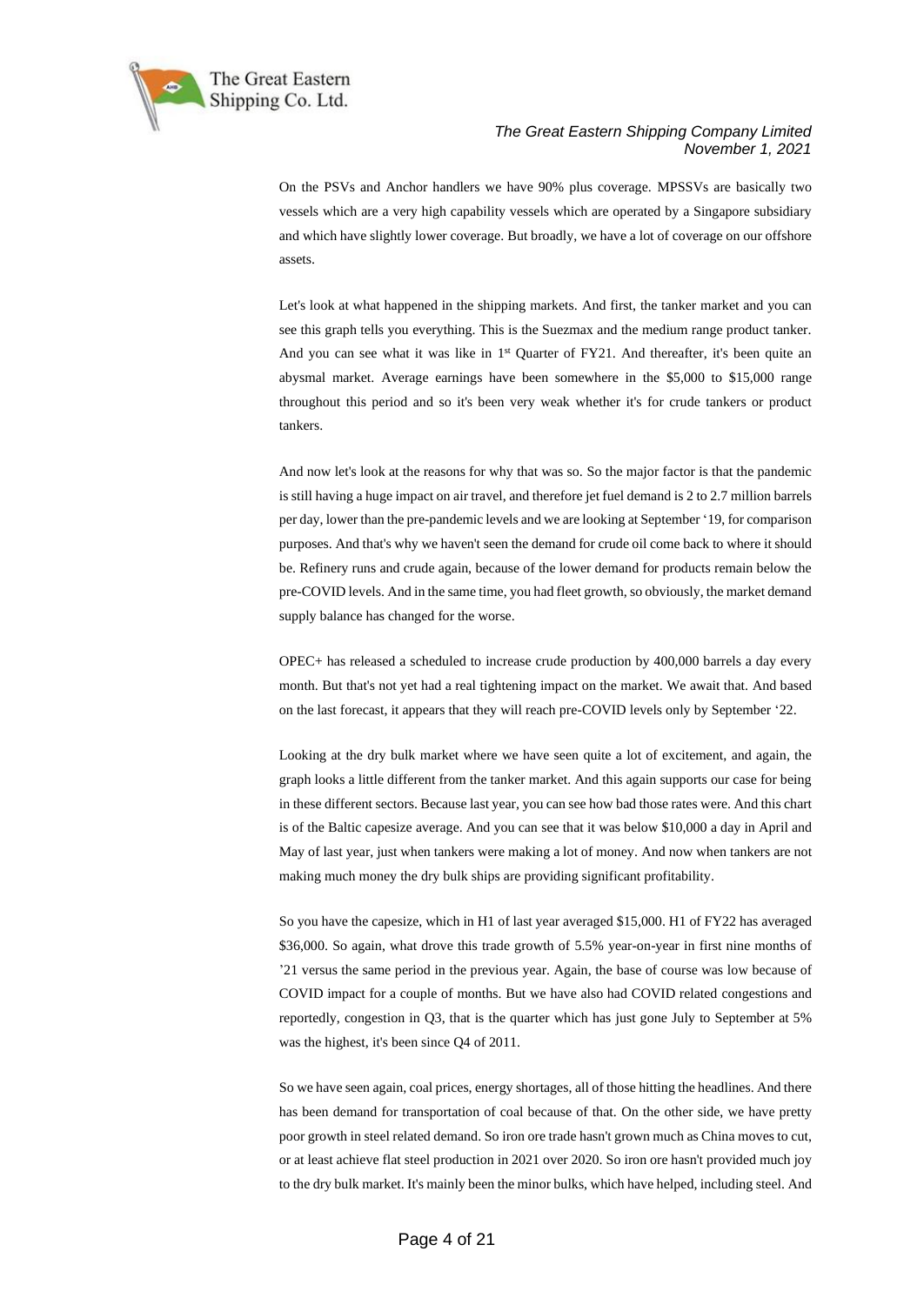

that's why we had such a solid performance from what we call the sub-capes, which is basically Supramax, Panamax and Kamsarmax sizes which have done very decent earnings over the last six months or so.

Coming to LPG again, this doesn't affect us too much because we are on time charter. But let's look at it, the market has been a little bit weaker than in the first half of the previous year. We have seen 36k going down to below 30k. Again, our ships are on time charter, and they are affected when they come up for repricing sometimes, but those rates don't move as dramatically as the spot market rates.

So yes, the trade grew by 5% during the quarter, and mainly this is U.S. export growth, which has been driving the LPG market for the last several years. The fleet grows quite strongly and that's a concern for the market. Because the order book for the VLGCs is also quite strong. So despite that we have still held at about \$20,000 to \$25,000 on the spot market.

Coming to supply and we have been showing this graph for some time. This is one of the lowest order book to fleet ratios. It's moved up very slightly, we were below 6% in dry bulk, probably about 5.5%, but now it's moved up to about 6.5% still not a high number in historical terms it's probably in the bottom 10% of all readings that we have had for the last 25 years. Even in crude tankers which have an 8% order book, this is a very subdued order book.

Looking at asset price movement I mentioned that bulk carrier prices have gone up by 35% on average in the last six months. You can see it from January, you can see the capesize rate has gone up. And this is all based to five years ago, being 100. So it's indexed. So if it was 115, in January this year, it's at 175 now which is about a 60% increase. We have pointed out earlier also that it's quite puzzling that tanker prices have also gone up since the beginning of this year, despite having such weak freight rates. And that's something which has prevented us from expanding. We have, as I mentioned earlier, built up quite a bit of cash and deleveraged. We will look at opportunities to expand but we haven't got the opportunity, because prices haven't really come down reflecting the earnings situation.

In LPG, the prices have been strong, for over a year now and they continue to be strong.

Looking at scrapping, we have had tanker scrapping picking up and again from a very low base you had in calendar '19 and '20, you had only about a half a percent of scrapping. In the first 10 months or so, of this year, you have had about 1.6% scrapping in both crude and product tankers. Dry bulk of course, because the market is so strong scraping has been minimal. There is still quite a bit of scrapping potential. Scrap prices continue to be high at around \$600 a ton. So, in recent weeks, we have seen quite a bit of scrapping on the crude and product tanker side. But let's see if that continues.

Coming to Greatship, the oilfield services business, this is again one statistic that we show. So we have a low order book obviously because very few people have actually ordered rigs ever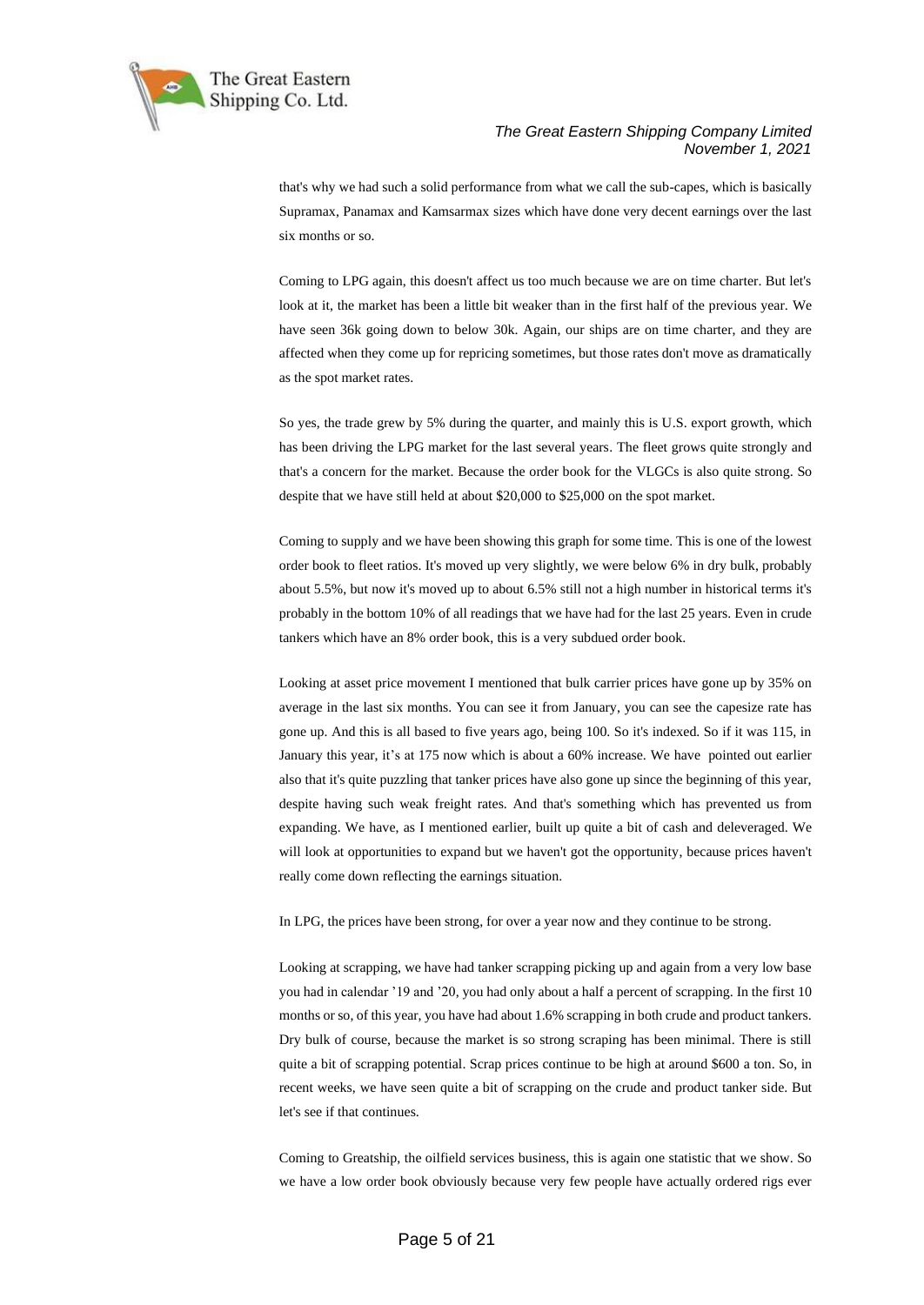

since the oil price collapsed in 2015 and the offshore market went down, the rig market went down. We have had a lot of scrapping we have had a 135 rigs removed over the last five and a half years. And we still have a few rigs which are more than 30 years old. 34% of the fleet is more than 30 years old. And that presumably will have some pressure to scrap at some point if these rates don't go up significantly. And then you have the rigs which have been cold stacked for more than three years, which is 53 rigs which again will have difficulty coming back into the market, without spending a large amount of money.

There is a gradual improvement in rig utilization, again we have come back to the levels that we were in January 2020 where we said that we are beginning to see some hope on pricing and pricing power. That time the recovery was choked off by the COVID impact. However, we have now started reaching that again. Sorry, that is the total number of rigs being employed. So its rate are tending to go up we have seen the recent pricing that we have seen are higher than the lows that we saw in 2017 and 2018. But we will wait to see if that trend continues. Internationally also we are getting signs of contract pricings improving a bit.

Talking of repricing we have four vessels that are to be repriced in the next six months, that is up to March. We have the Greatdrill Chitra, coming off contract in H1FY23 so sometime in April to May 2022, we had bid her in a tender in India, that's for a three-year business. We will await the outcome of that whether it translates into a contract for us. But that's the one rig that needs to be repriced in calendar '22. Apart from that, there are only two other vessels which need to be repriced in FY23. So most of our vessels are covered, again not at very profitable rates, but at least that employment has been assured.

Coming to broad financials, we have put this chart before. We started off with about \$110 million of net debt in March 2016. We went up all the way to \$350 plus million dollars of net debt. And that's come back down again to about \$125 million of net debt. So we are in a position on a net debt to equity basis, yes we are at about 0.15 or so. So we are in a position to do significant amount of CAPEX. Again, this is just a cyclical play, we have levered up because we saw opportunities to invest, we have got the returns on the investments that we did and that's why the cash flows have been so strong.

I would like to point out here that the investments that we did from April 2016 onwards, on average, have produced an unlevered IRR in excess of 17%, that's in dollars. So we invested about \$530 million in total in ships and that's the average project IRR that we made on all those investments in this period.

And again, this is a share price to NAV we are currently trading at a little over 0.5 price to NAV on consolidated and maybe about 0.6 price to NAV on standalone. We are probably among the cheapest shipping stocks worldwide.

So that brings me to the end of this presentation. We are happy to take questions from you.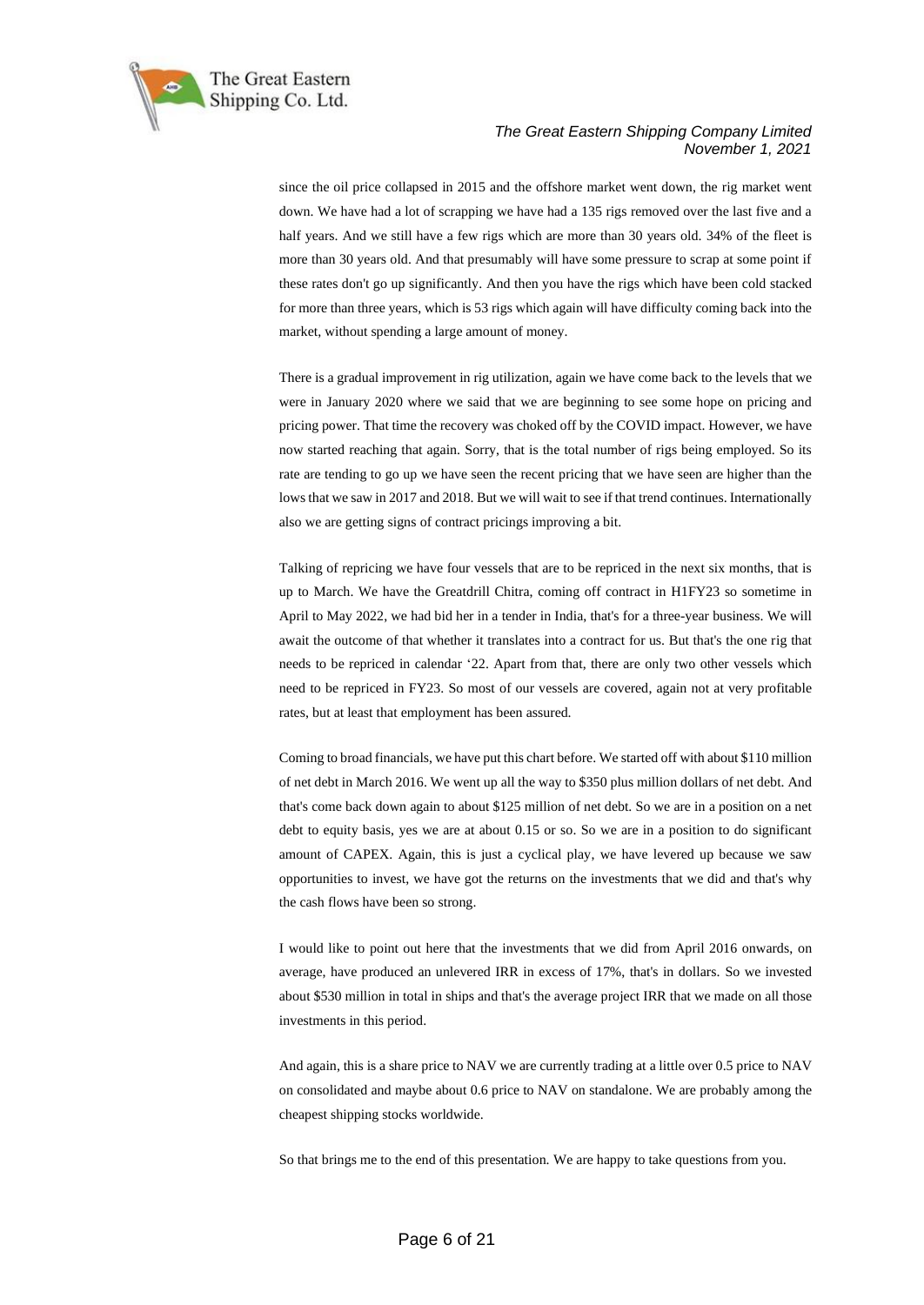

- **Moderator**: Thank you very much sir. Ladies and gentlemen, we will now begin the question and answer session. First question is from the line of Himanshu Upadhyay from PGIM. Please go ahead.
- **Himanshu Upadhyay:** So, my first question was on the dry bulk side, where we have seen a quite a strong momentum. We have two capesize ships okay. So, what is the status, are they running still on spot or time chartered? And are we increasing time chartered on the overall dry bulk or how are you looking at the market, some thoughts on that?
- **Bharat Sheth**: So both the capes are currently linked to an index and therefore, their earnings move up and down with the spot market. Your second question was, are we looking at fixing something into period. So, with the volatility that we are seeing at the moment, I think we would prefer to remain spot on tonnage because the volatility we are seeing now is pretty usual, that is, we are not seeing any concerns in terms of the market in the short to medium term. We think demand will remain reasonably strong, supply side I think we have mentioned in the past is very muted. And congestion is of course, being the biggest factor in driving the dry bulk market as it has been driving the container market and congestion will ebb and flow depending on ports.

So I guess we may fix one or two out of the entire fleet of 14 ships, we may look at one or two ships to fix, but otherwise we will broadly remain spot.

- **Himanshu Upadhyay**: And other question was on offshore logistics. So if we compare Q2FY21 from 1700 revenue days it went down to 1227 days. What is the outlook for that from here on?
- **Bharat Sheth**: Yes, so going to offshore logistics most of our boats are now covered. The gap was because between contracts, there is work to be done right, some of the boats, so they come off a contract and then they go into a new contract. But we have now got more or less everything covered. So, the number of earning days or revenue days will go up.
- **Himanshu Upadhyay**: And even the realization on these days will be better than what historically was because we are just seeing buoyancy in the market.

**Bharat Sheth**: No I think the realization is not going to be great as far as the boats is concerned. We have a couple of boats on the spot market and there we are seeing a little better realization. One is in West Africa. We had one in Malaysia/Singapore, where we are seeing better rates. As far as the boats, which are in India are concerned, I think it's just going to be a little over operating costs, but nothing to write home about.

**Himanshu Upadhyay**: And one last question on the tankers side, generally we have seen when the crude prices move up, the crude also tends to move from much further away places okay. Are we seeing anything of that or signs of crude moving from further places to the refineries, let's say in China, India and Singapore?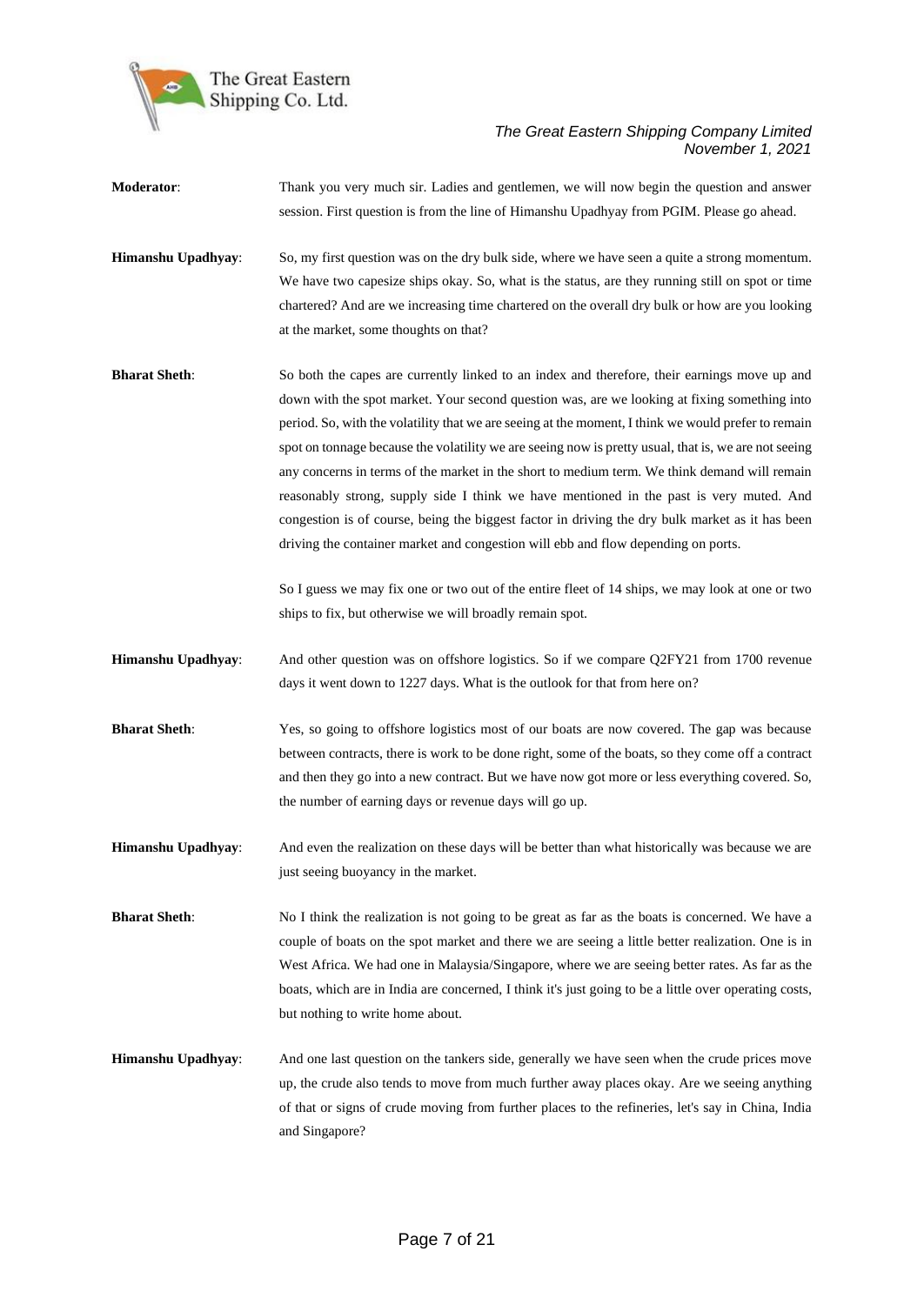

| <b>Bharat Sheth:</b> | So actually, there is not a great relationship between crude going up and markets. Not always<br>right. So what really is the situation is just what are the arbitrage opportunities and what are the<br>kinds of crudes that refinery want, do they want sweet crudes, do they want sour crude, there are<br>multiple kinds of crudes I think I mentioned this at the last investor call. And it just depends on<br>the demand for a particular grade of crude, which is much more important than the price of<br>crude.                                                                                                                               |
|----------------------|---------------------------------------------------------------------------------------------------------------------------------------------------------------------------------------------------------------------------------------------------------------------------------------------------------------------------------------------------------------------------------------------------------------------------------------------------------------------------------------------------------------------------------------------------------------------------------------------------------------------------------------------------------|
|                      | Typically, what has happened is when prices have gone up, OPEC has, pumped a lot more oil,<br>which at this stage, you might have read the OPEC+ sort of news is that they intend to do it<br>moderately, the increase. So whereas I think a lot of the consuming nations who are getting<br>impacted by crude prices are pushing OPEC+ to get much more aggressive in the supply side.                                                                                                                                                                                                                                                                 |
|                      | So tanker rates are much more correlated to what is going to be the eventual supply of crude<br>which needs to be moved from destination A to B, on or through ships, because sometimes you<br>get a crude flow improvement, but it could be by pipelines, and then that doesn't help the tanker<br>market at all.                                                                                                                                                                                                                                                                                                                                      |
|                      | So I think there are multiple factors at play that eventually determine the market so not<br>necessarily just the price of crude.                                                                                                                                                                                                                                                                                                                                                                                                                                                                                                                       |
| Moderator:           | Thank you. We will take the next question from line of Vikram Suryavanshi from PhillipCapital<br>India Limited. Please go ahead.                                                                                                                                                                                                                                                                                                                                                                                                                                                                                                                        |
| Vikram Suryavanshi:  | So in case of a dry bulk, asset price increase what we have seen how much impact is because of<br>the asset prices are also increasing for new build with the containers shippards are mostly going<br>for container orders and that is also increasing the new build prices for the order categories? So<br>this second hand price increase is it mostly correlated with the freight increase or it also has<br>some impact of increasing new build prices? So I just wanted to have the correlation or connect<br>between the freight --?                                                                                                             |
| <b>Bharat Sheth:</b> | Yes sure, so I think it's both clearly because new building prices have gone up and as you rightly<br>said, a large part of the world shipyard is being at the moment occupied by containers orders.<br>Dry bulk orders also have gone in but on very moderate basis. But yes, new building prices have<br>gone up. So that is one reason why asset values have gone up.                                                                                                                                                                                                                                                                                |
|                      | The other reason why asset values have gone up is very clearly, the very strong current yields<br>one gets on existing ships which are in the water. And as we have been discussing, we have seen<br>rates move up from, compared to this time last year, we have seen rates move up $2x$ , $3x$ , $4x$ ,<br>depending on the asset category. So, I think it's a combination of both people are earning very<br>strong cash flow, particularly on older assets. And, if you sell a ship, yes, you will get a certain<br>amount of money, but how do you get back into the market that's another challenge that some<br>people will have to tackle with. |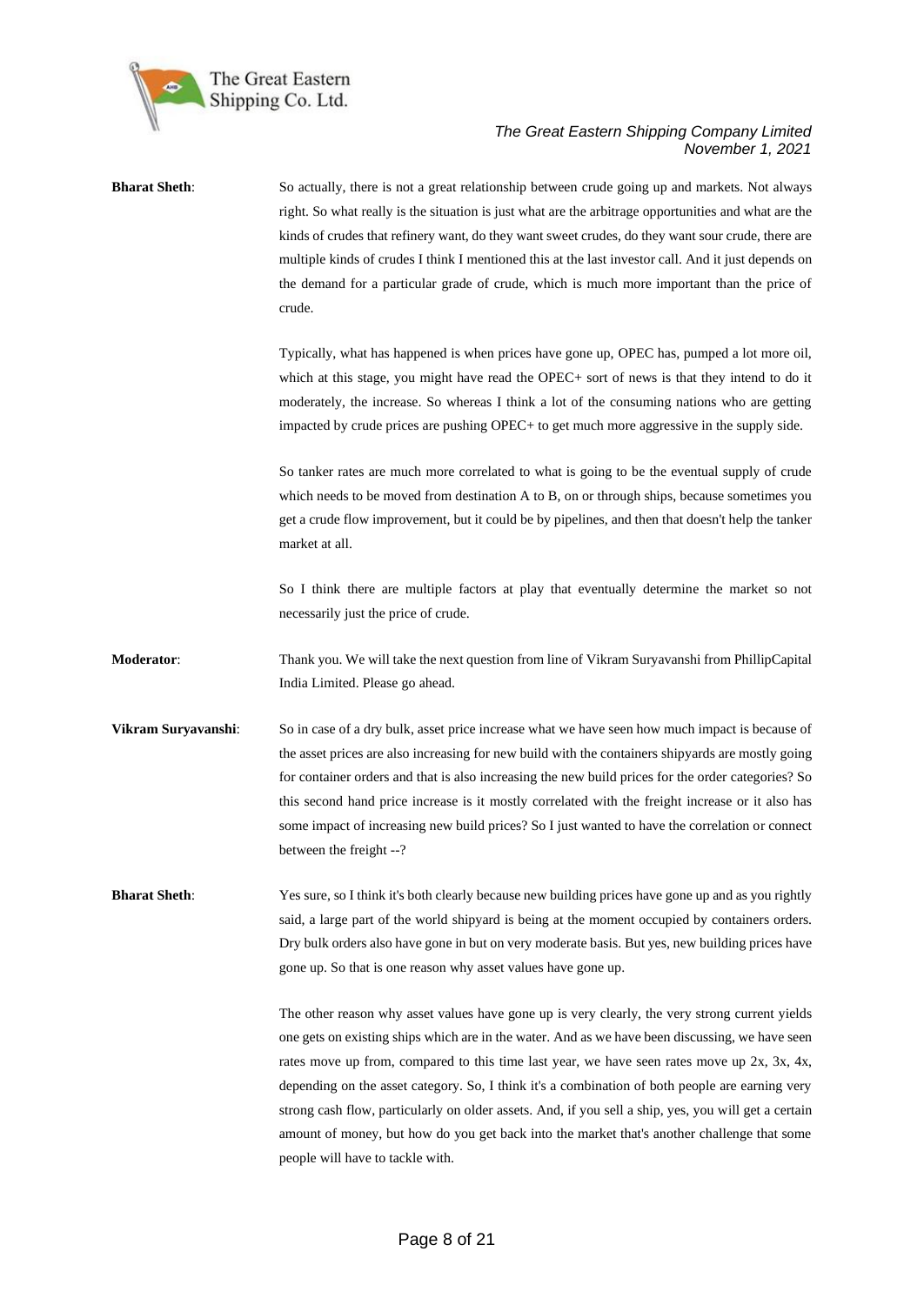

So, there are some people who would like to sell but are uncertain how to get into the market. Some people who have lots of ships can say okay, we will sell one and we have the luxury of waiting it out for the next few years even if we can't get back into the market now.

- **Vikram Suryavanshi**: Second question on tanker side basically, now a lot of people are talking directionally upward trend in crude prices. So, does that increase port storage or speculation with the storage quantity or it will not have a material impact on storage side of the business impact?
- **Bharat Sheth**: No. So storage is dependent on whether forward trading contracts in oil, whether they are trading at a premium or discount to spot oil, what we call contango and backwardation. So currently forward contracts on crude oil trading at a discount, and consequently, storage is not going to happen with the current price curve on oil. And as far as the volume I just explained, a lot hinges on what we see from the United States in terms of exports and what OPEC+ decides to do going forward. There is a lot of talk, that crude oil could hit a \$100, and maybe even surpass \$100. And my guess is that there will be a lot of political pressure on OPEC and OPEC+ to significantly increase the supply of oil, which of course, if it all happens will be good for the market.
- **Vikram Suryavanshi**: And last question, the outlook on jack-up rig business. So basically the number in a presentation what you have given, I wanted to clarify that around 480 plus availability, those includes the cold stack around 50 plus that was one point I wanted to clarify.
- **Bharat Sheth**: Yes.
- **Vikram Suryavanshi**: Okay, it is included. And are there any signs or possibility that rig count can go back to a from 330 to say 400 plus in down the line in few quarters, or how you are sensing that impact of crude oilin particularly supply side and demand side from the rig count.
- **Bharat Sheth:** I think eventually, it will all depend on the ENP activity. What has happened is obviously all oil companies are making tons of money at the moment. But there is this big concern that oil companies have got on, a lot of the pressure that they are facing, from shareholder activism on ENP activity, particularly on Fossil Fuels. So we have got to see how all this pans out, but at some point, right I mean, rigs are not as the CFO has just said, nobody is building any rigs, more and more rigs are going into cold storage or getting deactivated for the first time after many years, we are seeing rigs getting scrapped.

And I was sharing the analogy with somebody the other day, that if you see what has happened in the container market for 10 years, people made no money in the container space. And in this one year, they have made more money than in their lifetime.

So when the demand for these things come up, at a time when the supply has been completely ignored over long periods of time, you see significant increase in earnings, and we have seen this happen before in the drilling business and I am sure we will see it again. Now, the point is,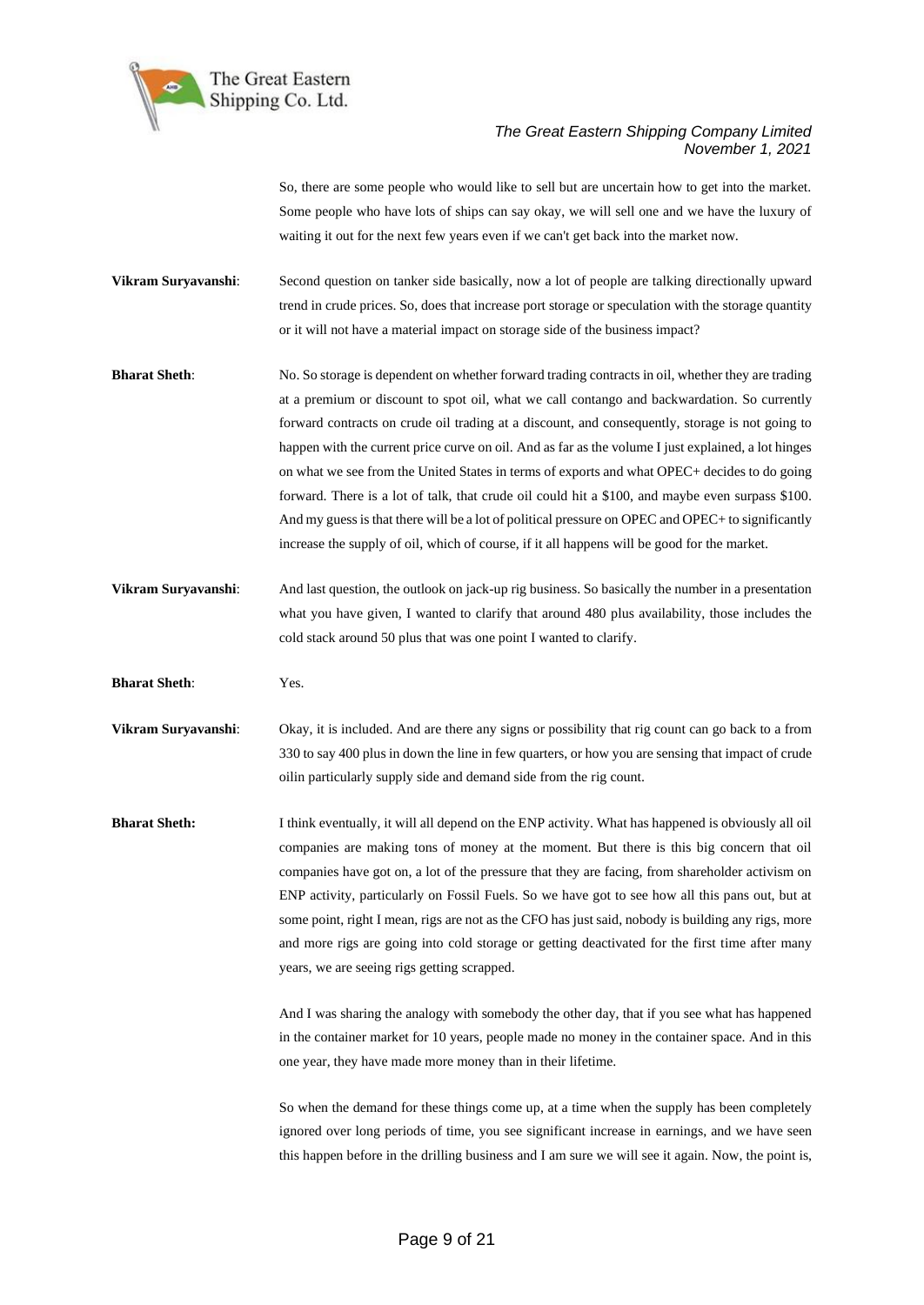

when will it happen I don't think anyone has an answer to that. We certainly don't. But the longer the down cycle, the greater will be the strength of the upcycle whenever it happens.

**Moderator**: Mr. Shivakumar, there is a question that's received by text may we request you to please read it and take it forward sir.

**G. Shivakumar:** The questions are, the crude tanker asset value increase, as you mentioned is puzzling. What's your outlook on longer term? And 2) If we look at average age of gas tankers at 17 years, would we prefer to buy gas tankers instead of other options? The question is from Mr. Avadhoot Joshi of Newberry Capitals.

**Bharat Sheth**: So whatever little homework we have done, we believe that the crude market is going to tighten. Again, to be very precise, on the timing is difficult. But there is a very decent probability that the tightening may begin in the second half of '22. And we remain confident that if not in second half of '22 then almost certainly in by '23, the crude market could see very meaningful tightening. And if that tightening were to take place, or even as people get a whiff of the tightening asset values could go up a lot more.

> So we never have a preference for any asset class, we just look at what we think is the right price. And if the price is right, we will buy almost any asset class it could be crude, it could be products, it will be gas, dry bulk. And if the price is not right, then we will not buy it's as simple as that. So we have no preference really speaking for any one asset class vis-à-vis the other.

> Having said that, we would always like to remain diversified in multiple asset classes in the industry. However cheaper asset gets we would never become a single asset class Company.

**G. Shivakumar**: Now Mr. Amit Khetan has put his question in the chat, we have been reading about the illicit oil trade between Iran and China. Could you give some sense of how large this trade is? And should the sanctions be removed and the trade legalized, what percentage of the global fleet could be removed assuming most of this is happening through older non-compliant ships?

**Bharat Sheth**: Basically, whenever there is illicit trade, one never knows the exact quantity of that trade that is moving around, because obviously a lot of it is done under the radar. Now there are two bits, these letter said the sanctions are lifted and I was reading very recently that there is a lot of behind the scene activity on the resumption of UPA talks on which there was an agreement and then which that agreement got barred or resented.

> Now if it does happen, #1 There will be more crude on the water, which is a positive. #2 It could also mean that a lot of the current tankers which are in storage can also get released and therefore be a balancing factor to more oil coming into the market. So I would say that it's really, all over the place, I don't think we can make a statement that yes it is great or no it's a disaster. I think it's just going to be a much of a muchness. A lot more is just going to depend eventually on the demand for oil. Because if there is no demand, then whatever sanctions get lifted that itself is a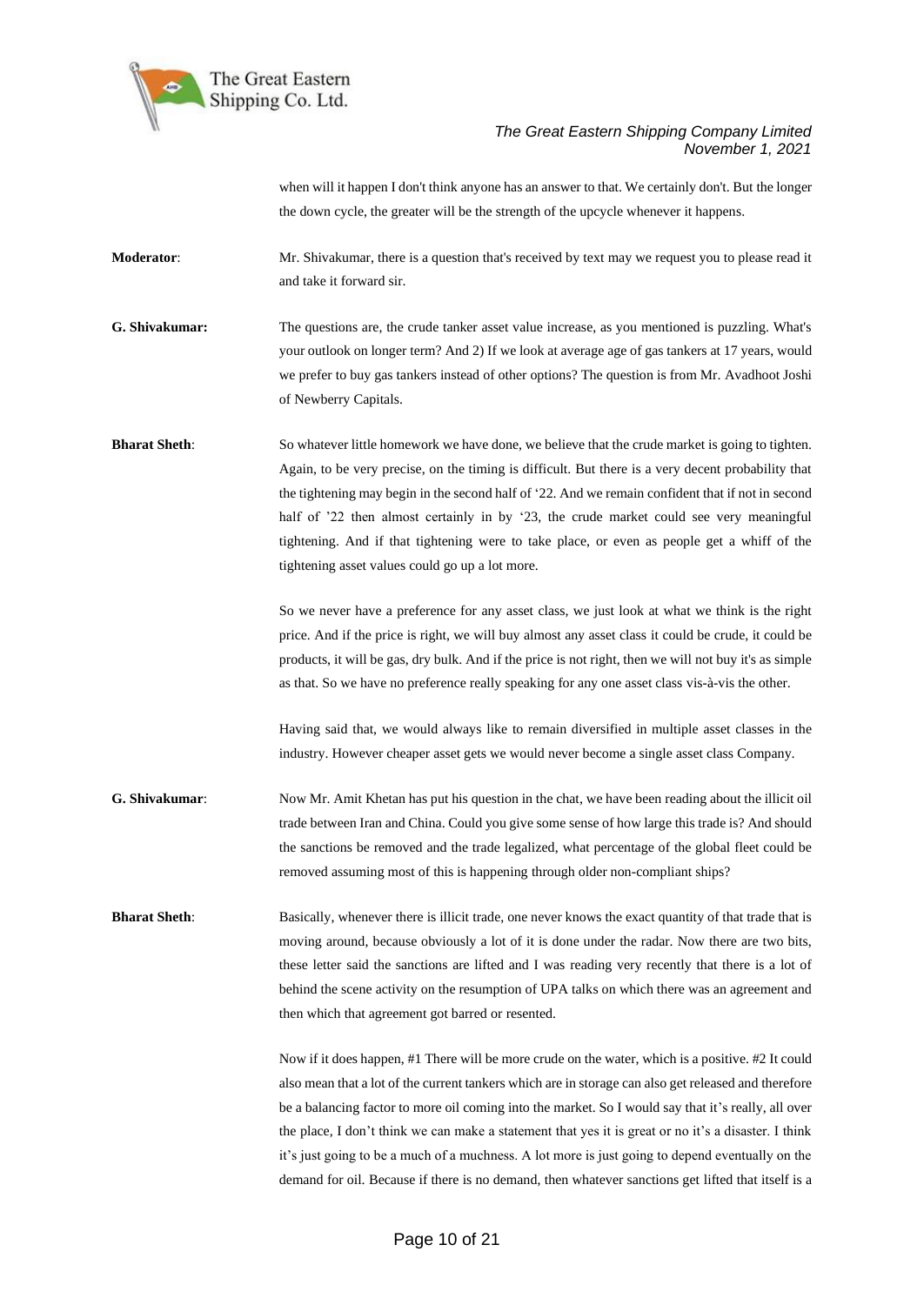

constraint. Because then somebody else will have to cut allowing Iran to supply. So just lifting

|                      | the sanctions does not produce any resolution to the tanker market.                                                                                                                                                                                                                                                                                                                                                                                                                               |
|----------------------|---------------------------------------------------------------------------------------------------------------------------------------------------------------------------------------------------------------------------------------------------------------------------------------------------------------------------------------------------------------------------------------------------------------------------------------------------------------------------------------------------|
|                      | This will be really dependent on demand, and as we have seen you know ton miles more or as<br>relevant as absolute demand and therefore a lot will then depend on where the crude is being<br>supplied from, is it coming long haul, short haul etc. There are simply too many moving parts to<br>know what's likely to happen on Iran. But irrespective, we believe whether Iran happens, does<br>not happen, we do see a tightening either in the second half of '22 or indeed in start of '23. |
| Moderator:           | Thank you very much sir. We have a next question that's from the line of Raja Kumar V, an<br>individual investor. Please go ahead with your question.                                                                                                                                                                                                                                                                                                                                             |
| Raja Kumar:          | The first question is on the revenue visibility slide. So I think 28% revenue which is shown for<br>dry bulk, and I also understand that none of the ships are on fixed time charter, all of them are<br>on time charter. So if you can please clarify that, how this 28%?                                                                                                                                                                                                                        |
| <b>Bharat Sheth:</b> | Basically what happens is, so first let me clarify, out of the 14 ships that we own, currently two<br>ships are on what we called fixed income, right, which were contracted, one was contracted in<br>November of 2020 another one was contracted in April of '21, both for a period of one year. The<br>one that we contracted in November of 2020, before the market rally, will now come for<br>repricing in the next two weeks. Because the one year period is getting over, correct.        |
|                      | The other one which also we fixed before the market rallied, will come up for repricing in April<br>of '22. Now assuming we don't fix any of that, then we will have the entire fleet on the spot<br>market. But there is always a chance we may fix something for one year again.                                                                                                                                                                                                                |
| G. Shivakumar:       | Just let me clarify one thing here that 28% that we talk of, is from 1 <sup>st</sup> of October up to 31 <sup>st</sup> of<br>March. So you will already have some period fixed in voyages, itself.                                                                                                                                                                                                                                                                                                |
| Raja Kumar:          | I think if I understood correctly, the average voyage period is somewhere between 45 to 60 days,<br>right?                                                                                                                                                                                                                                                                                                                                                                                        |
| <b>Bharat Sheth:</b> | It could be anything. Yes. Something like that, because you could have 90 day voyages as well.<br>We do those.                                                                                                                                                                                                                                                                                                                                                                                    |
| G. Shivakumar:       | Yes, I can break it up for the questioner, right. If you have capesize vessels, the average duration<br>will go from 45 days to 100 days. On the Kamsarmax kind of asset they can go from 30 days to<br>a 100 days. And on the Supramax kind of vessels, they can be as little as 10 days, and typically<br>may go up to 40 to 45 days.                                                                                                                                                           |
| <b>Moderator:</b>    | We will take a next question from the line of Anuj Sharma from M3 Investments. Please go<br>ahead.                                                                                                                                                                                                                                                                                                                                                                                                |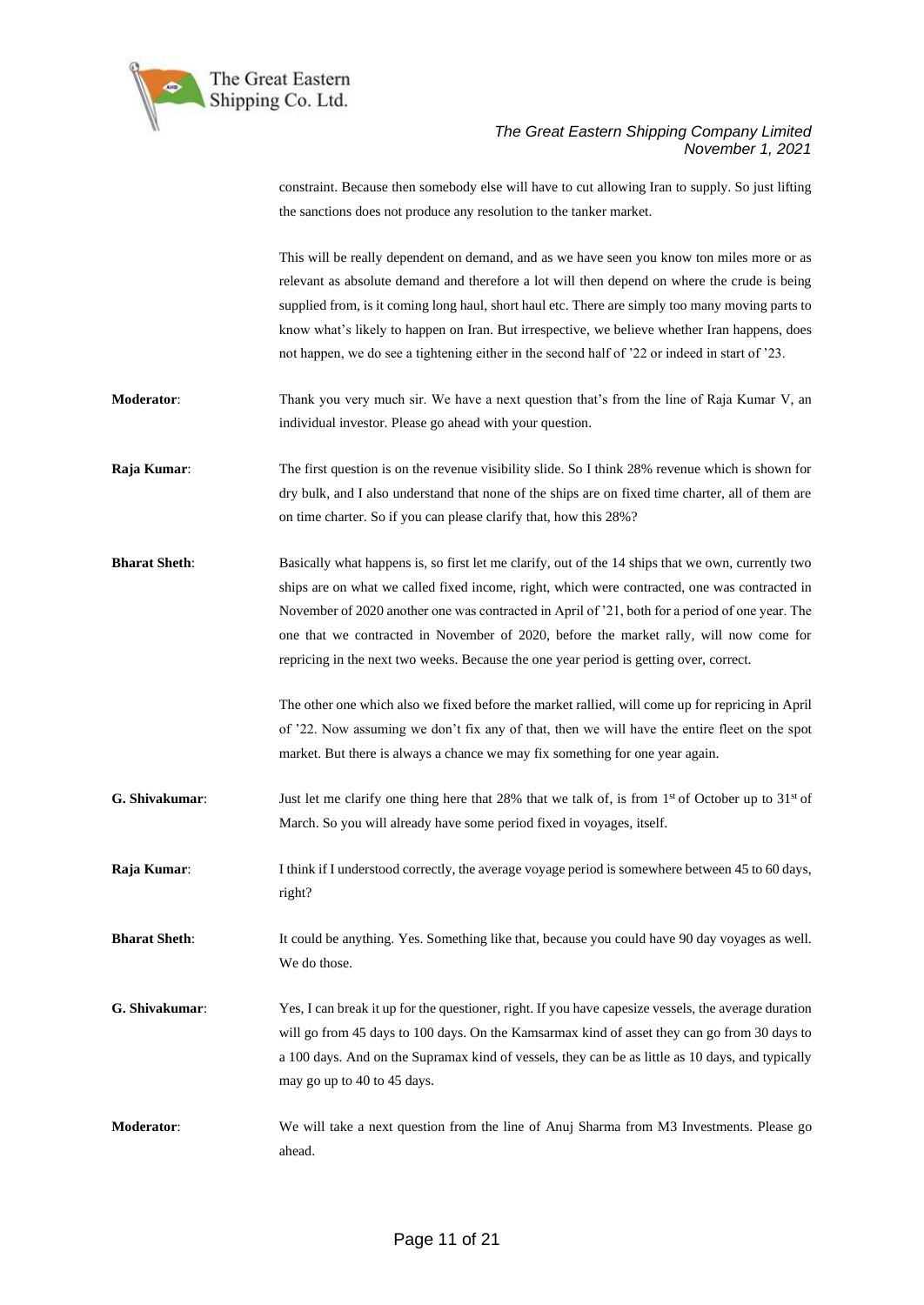

**Anuj Sharma**: Just wanted to understand one is on jack-up, I do understand we don't have anything for the next six months. But how is the pricing behaving for jack-up globally? **Bharat Sheth**: So that tender that opened recently, the ONGC tender that has opened recently, has indicated a slightly higher price than the last tender. But it is still under negotiation, so we don't know what will eventually transpire. Globally, what we are first seeing is that there is more business that is being inquired for, and you have seen the slide on utilization. Now typically what tends to happen is once the utilization reaches 70%, maybe somewhere between 70% to 75% then the pricing power starts to shift meaningfully, between the service provider and the service recipient. So, maybe we are still about 400 to 1000 basis points below where we would ideally want the utilization to be, for a big change in the pricing power. Obviously at a 66% utilization the pricing power has improved in favor of the service provider but not to the full extent. **Anuj Sharma**: And same lines, if we were to reprice all our contracts today, what is the average increase, for the last tender or rough estimate? **Bharat Sheth:** No, we have already repriced. **Anuj Sharma:** In the entire portfolio, if they were to, it's a, theoretical question, but if the entire jack-up was to --, then what is the realization increase, we could see? **Bharat Sheth**: See, I will tell you, it is difficult to answer that and I will give you the reason why. It also depends on who else is bidding and what do they bid at, right. So let us say there is, because remember that these at least is, so long as ONGC is your client, you only get one bite of the cherry. Now, let us say, there is somebody who just wants a business, irrespective of improved utilization, irrespective of what is happening in the global market, he just wants the business. And say he has a very old rig, which, maybe the lender puts pressure on him, saying you must go and get the business. He may still price it weakly. And then you got to match it, right. Or you may say I don't want to do business in India, I will go somewhere else. So these things are very difficult to answer in isolation. **Anuj Sharma**: My last question is, you have said that the boats are operating near to the cost. I just wanted tohow much premium they could move around or what if they could move around, going forward? **Bharat Sheth:** Sorry, how much premium, what? **Anuj Sharma**: How much maximum, historically, we have seen them moving around the pricing or the profitability.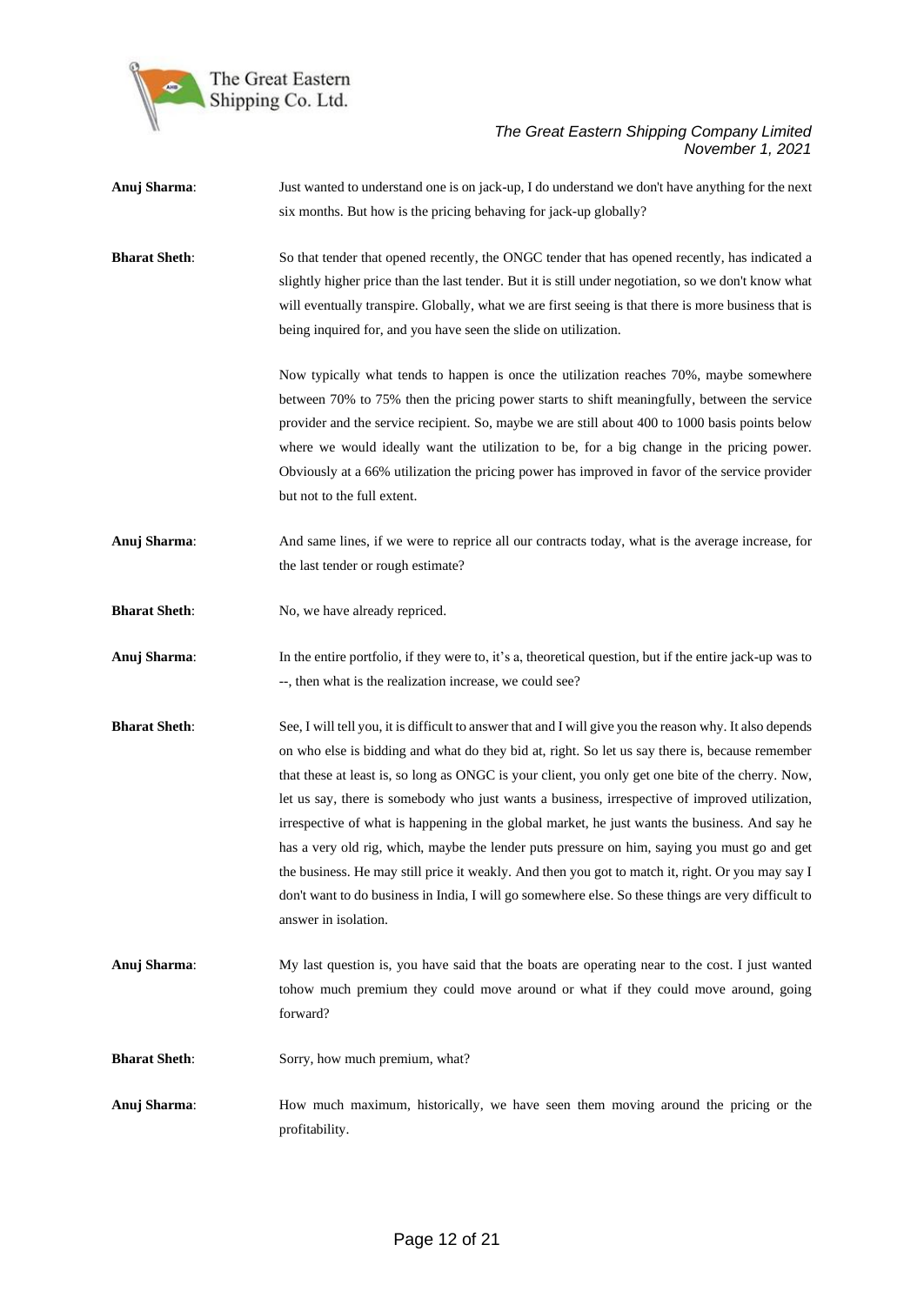

| <b>Bharat Sheth:</b> | So you see when the markets tighten, right all bets are off. So currently we know that boats are<br>just sort of making a very minor contribution to EBITDA, okay, that's where they are at the<br>moment. And we have seen these boats earning 4x, 5x, 6x operating costs. So one, as I said,<br>whether it is in the drilling business or it's in the boat business, once the market tightens, then,<br>people are just willing to pay anything that the service provider asks for. The critical thing is<br>utilization. And in the boat business, the utilization is still only 55%. So that will take time.                                                                                                                                                                                                                        |
|----------------------|-----------------------------------------------------------------------------------------------------------------------------------------------------------------------------------------------------------------------------------------------------------------------------------------------------------------------------------------------------------------------------------------------------------------------------------------------------------------------------------------------------------------------------------------------------------------------------------------------------------------------------------------------------------------------------------------------------------------------------------------------------------------------------------------------------------------------------------------|
| Moderator:           | Thank you. Our next question is a follow-up from a Mr. Raja Kumar V, an individual investor.<br>Please go ahead.                                                                                                                                                                                                                                                                                                                                                                                                                                                                                                                                                                                                                                                                                                                        |
| Raja Kumar:          | My question is on the capital allocation policy. I see almost Rs. 2,500 crores of cash we are<br>carrying on the balance sheet in a consolidated basis, which is almost like one-third of your net<br>equity. So given that you are bullish on the freight market and given the assets currently are<br>priced on the higher side. So, just wanted to know what is the thinking on the management side<br>to carry such a huge cash and why not consider getting a higher dividend payout?                                                                                                                                                                                                                                                                                                                                              |
| G. Shivakumar:       | So before you answer just one thing, that cash is actually higher than what you mentioned, yes,<br>it's Rs. 4, 000 crores.                                                                                                                                                                                                                                                                                                                                                                                                                                                                                                                                                                                                                                                                                                              |
| <b>Bharat Sheth:</b> | So actually, it makes the problem even worse.                                                                                                                                                                                                                                                                                                                                                                                                                                                                                                                                                                                                                                                                                                                                                                                           |
| G. Shivakumar:       | That's right.                                                                                                                                                                                                                                                                                                                                                                                                                                                                                                                                                                                                                                                                                                                                                                                                                           |
| <b>Bharat Sheth:</b> | But don't worry. So let me answer that question. So, basically whether the cash is Rs. 4,000 and<br>all you know that's irrelevant. I think your question is right what does the management do as it<br>builds up cash particularly if asset prices are going to remain at a high point. I think at this stage,<br>so there are two things or three things you can do with cash, right, you can either distribute out<br>in one of two ways, one is through dividends, and one is through capital restructuring. And then<br>the third use of the cash is always buying physical assets, so buying ships.                                                                                                                                                                                                                               |
|                      | Now ships we have already discussed that asset values are where they are, and these are at price<br>points where we think we will not be able to meet our internal targets on dollar return. As far as<br>dividends and capital restructuring is concerned, let me first address capital restructuring.<br>Unfortunately, as you are aware, the Government introduced a 22% transaction cost on capital<br>restructuring, which we think really doesn't do justice to either, all the stakeholders in the<br>business, because effectively what it does is it compels those who don't wish to tender, to<br>effectively pay that 22% tax. I mean, they are effectively paying tax on behalf of the person who<br>is tendering and therefore, there is no equity in terms of going down that path, to all the<br>stakeholders, I repeat. |

On dividends, what happens is, ideally, what should happen in any corporate, right, if you are sitting on excess cash, you should be able to give it out to the shareholders and take it back as and when you like, without transaction costs. But there are transaction costs, all that has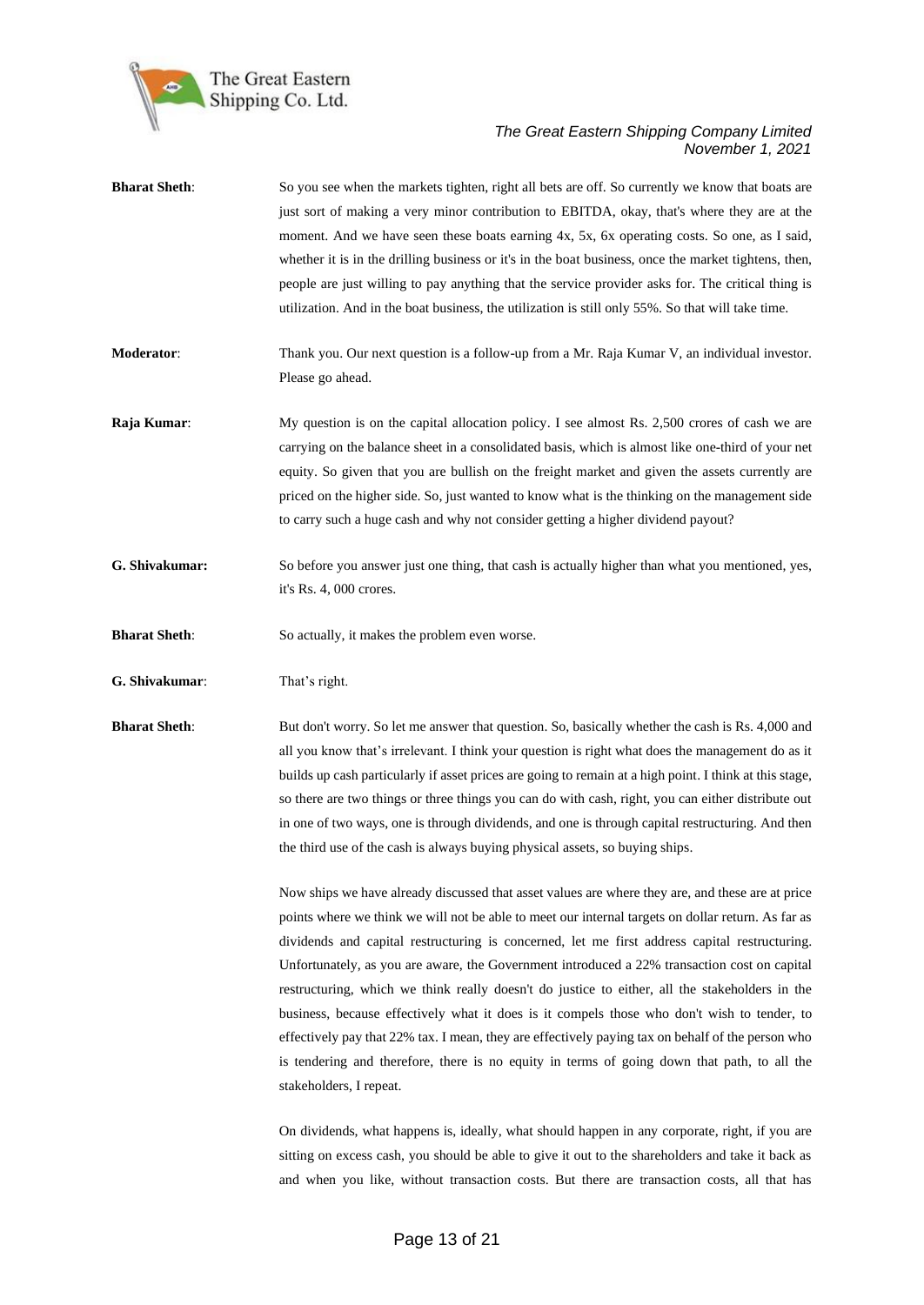

happened is it has moved away from the Company to the individual. And at some point, right, the capital will be required to buy assets. Because, as night follows day the values of the ships will come down, now, whether they come down in '23, '24, '25, I mean, I don't have an answer when they will come down, but they will come down. And when they come down is when you really want cash on your balance sheet, to be able to move quickly. And if you have started, if you get into aggressive distribution policies, you may not have the cash when you require it the most.

So, unfortunately, at this stage, I think we will have to live with sitting on the cash, which we all recognize earns suboptimal returns. But I do believe, and we have actually done a pretty interesting exercise on this, that even if we were to sit on the cash for as long as three years, if we get sensible pricing opportunities in that period of time or even soon thereafter. We can move quickly, we can move aggressively, and we can move meaningfully. And if a combination of all that, will then mean that even with three years of cash earning you are under 1% in dollars, you more than make it up if you get the right asset class or if you get it at your price point. I think the real issue will be that if we get the opportunity to buy and we don't buy, that will be a tremendous disservice to all shareholders. So I hope that doesn't happen.

- **Raja Kumar:** Thanks for that detailed explanation. But what is kind of baffling is your market cap, the NAV or the cash, I mean, as Shiv mentioned, it's R s. 4,500 crores of cash you are carrying, and your market cap is close to the cash that you are carrying. So what is the concern and I think you must be meeting all of the institutional guys. So I just don't understand because this kind of…..
- **Bharat Sheth**: Don't worry that you don't understand. 99.9% of the people I have met don't understand. So you are just part of the 99.9% of the crowd.
- **Raja Kumar**: Yes, I mean in a market where companies are valued based on sales no longer based on profits. So it is really disheartening to see GE Shipping in such kind of a discount.
- **Bharat Sheth**: I mean, some companies are valued, the higher the loss, the greatest the badge of honor, it seems to be. But that is for investors to answer, not for managements to answer.
- **G**. **Shivakumar**: And don't forget that possibly is the reason whilst 75% of shipping globally is privately owned. There is only 25% of global shipping that is in public domain.
- **Raja Kumar:** Maybe the market is worried on the volatility of the earnings.
- **Bharat Sheth**: Well, the market seemed less worried on knowing that a Company is likely to lose cash day-in and day-out. They seem much less worried on that. It's a mystery to all of us.
- **Raja Kumar:** Lastly I want to know what is your view on the dry bulk index, it's has been volatile, it has kind of lost quite a bit in the last month or so. So just wanted to have your outlook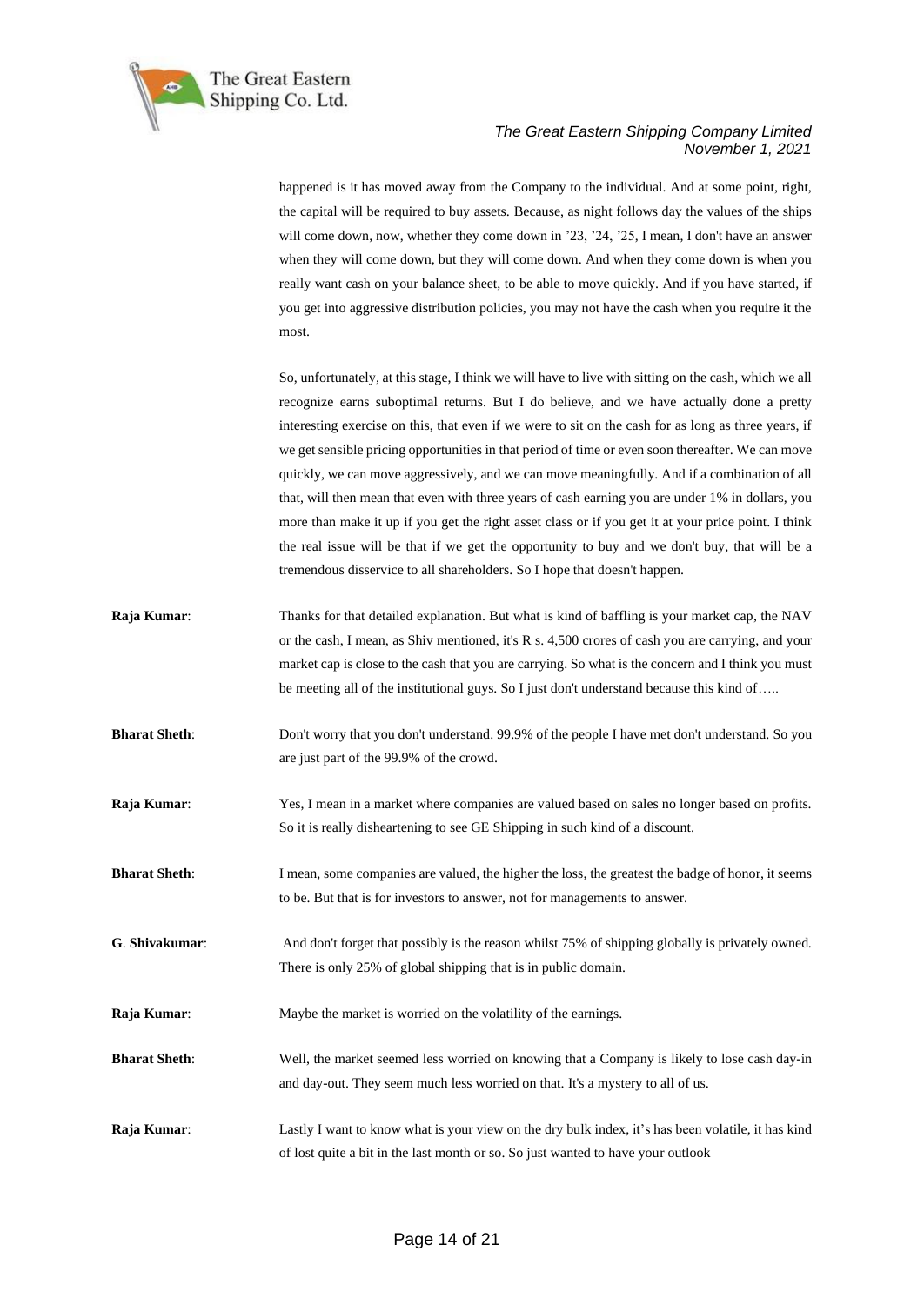

| <b>Bharat Sheth:</b> | So what if you see, if you study history on dry bulk market, this is nothing new. And there had<br>been months, in the past. And I would just say, if you went to, just go back to the last five years,<br>you don't even need to go back a lot more than that, this has happened before. And then again,<br>because all this business works on the margin, a few more cargoes come into the market, and<br>the market can double at the same speed at which it has halved.                                                                              |
|----------------------|----------------------------------------------------------------------------------------------------------------------------------------------------------------------------------------------------------------------------------------------------------------------------------------------------------------------------------------------------------------------------------------------------------------------------------------------------------------------------------------------------------------------------------------------------------|
|                      | So those of us who have been in the business long enough just take it in our stride, because we<br>have seen this happen often enough to know that the fundamentals of the business haven't<br>changed or the fundamentals of dry bulk. The supply is very moderate. The demand is clearly<br>there. So if the fundamentals don't change, these things will come back.                                                                                                                                                                                   |
| G. Shivakumar:       | Maybe we can take a couple of questions which are on the Chat. So the question is from Mr.<br>Hitesh Patel of Capital Ideas. So he asked a question on the buyback as well, I think you have<br>answered it. He said, your views on buyback, as you mentioned, GE Shipping is one of the<br>cheapest companies, based on discount to NAV. Do you think at 0.5x price to NAV which is<br>attractive, even after considering tax on buybacks that you have alluded earlier? I think you have<br>answered this question.                                    |
| <b>Bharat Sheth:</b> | Yes. And it's not just the tax on buybacks, right, that is one thing. But the moment you do these<br>things, there are a lot of traders, right, who just take your stock up with a view to speculate, then<br>you pay distribution tax. Then if the whole thing is, it's just a lot less efficient at this stage in<br>India. Unlike in the more developed markets capital markets.                                                                                                                                                                      |
| G. Shivakumar:       | The next question was from Shivan Sarvaiya of JHP Securities. He said, you spoke about the<br>possibility of tightening of the tanker market in H2FY22 or FY23. In this case, how are we<br>looking at deploying our cash in acquiring new vessels, before asset prices react to the freight<br>rates?                                                                                                                                                                                                                                                   |
| <b>Bharat Sheth:</b> | Sorry, is the question are we going to buy right now?                                                                                                                                                                                                                                                                                                                                                                                                                                                                                                    |
| Management:          | Yes, his question was, how are we planning to deploy? Are we planning, yes sort of, yes, are we<br>going to buy? Are we looking to deploy --?                                                                                                                                                                                                                                                                                                                                                                                                            |
| <b>Bharat Sheth:</b> | No, I don't think we are, see there is a chance, I mean, obviously, if the tanker markets were to<br>go up, asset values will go up, right, but I think a lot of the current value of the assets on tankers<br>is reflecting that level of optimism, because today, if assets are earning just a margin over<br>operating costs, and making almost 0% contribution to EBITDA, there is no justification on<br>asset values where they are. So a lot of the forward news has been factored into today's price.<br>We are unlikely to buy at these prices. |
| G. Shivakumar:       | Yes, so when he says before asset prices react to freight rates, which is that they seemed to have<br>already priced in a significant increase in freight rates --                                                                                                                                                                                                                                                                                                                                                                                       |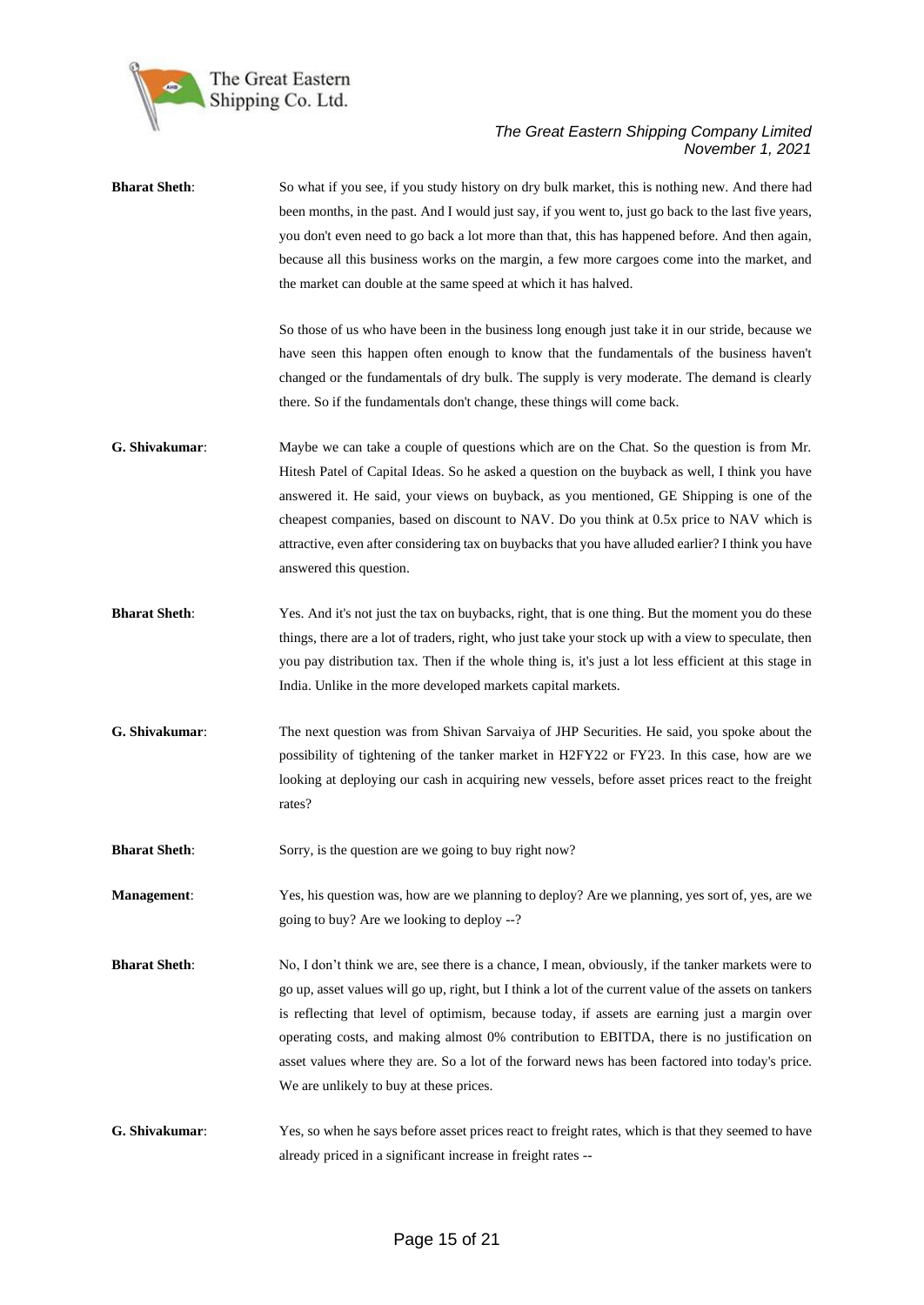

- **Bharat Sheth**: We never know how much is factored into the current price, what we do know is a certain amount has been factored in, because there is absolutely no justification on these asset prices with current yield.
- **G. Shivakumar**: The next question is from Amit Khetan of Laburnum Capital. We have seen good rates on dry bulk for the last six to nine months, yet the order book has gone up by just 0.9% from March, what's preventing ordering of ships? Is it skepticism on the strength of demand, constrained yard capacity or uncertainty around ships being compliant with future regulations?
- **Bharat Sheth**: I think it's a combination of a couple of these factors that have been mentioned. I don't think it's to do with a concern on the market. It is much more to do with the, first of all, if you look at dry bulk, Korea has more or less shut its doors on building dry bulk vessels, more or less. That leaves you with Japan and then China. Now in Japan, they are very finicky, whom they will build for because a significant part of Japanese yards cater to Japanese customers. And only a very small percentage of Japanese yard cater to foreign customers. And that too, they only like to cater to customers who have built with them in the past. So they are very finicky in other words. That then leaves you with the China options. And China as you may be aware, have seen a lot of rationalization on shipbuilding capacity. And therefore, there is only so much that can now be built, that is #1.

#2 The yards are taking in a lot and lot of container order. Now, the margin for the yard in building a container ship is much higher than building a dry bulk vessel. So for the same space that a dry bulk vessels will occupy at the shipyard they would prefer to build a container ship as opposed to building a dry bulk ship. And therefore consequently, and with container demand the way it is, the yards are saying, first preference containers, second preference tankers, there is of course, LNG and all, I am not getting into all the categories. But one of the last preferences is dry bulk.

And of course, technology is always, but that technology is true for all asset classes, is not only dry bulk. So today, some people are concerned on what is likely to be the fuel of the future. I don't think anyone has a sensible answer to that. People are taking speculative bets, and it is the best workout fine, if they don't, then there is a challenge. So I think a combination of all this is reflecting the way people are behaving or reacting with our current market.

**G. Shivakumar**: Next question is from Vikram Suryavanshi. How is Contract Renewal Schedule in the gas segment?

**Bharat Sheth**: Yes. So we have one ship that we have just put away for two years. This was I think the new contract will start in December of '21. We have one vessel to be repriced, in end of February '22. And then we have a vessel to be repriced, during May '22. And then we have a small gas carrier, what they call the MGC, which will come up for repricing around July-August of '22.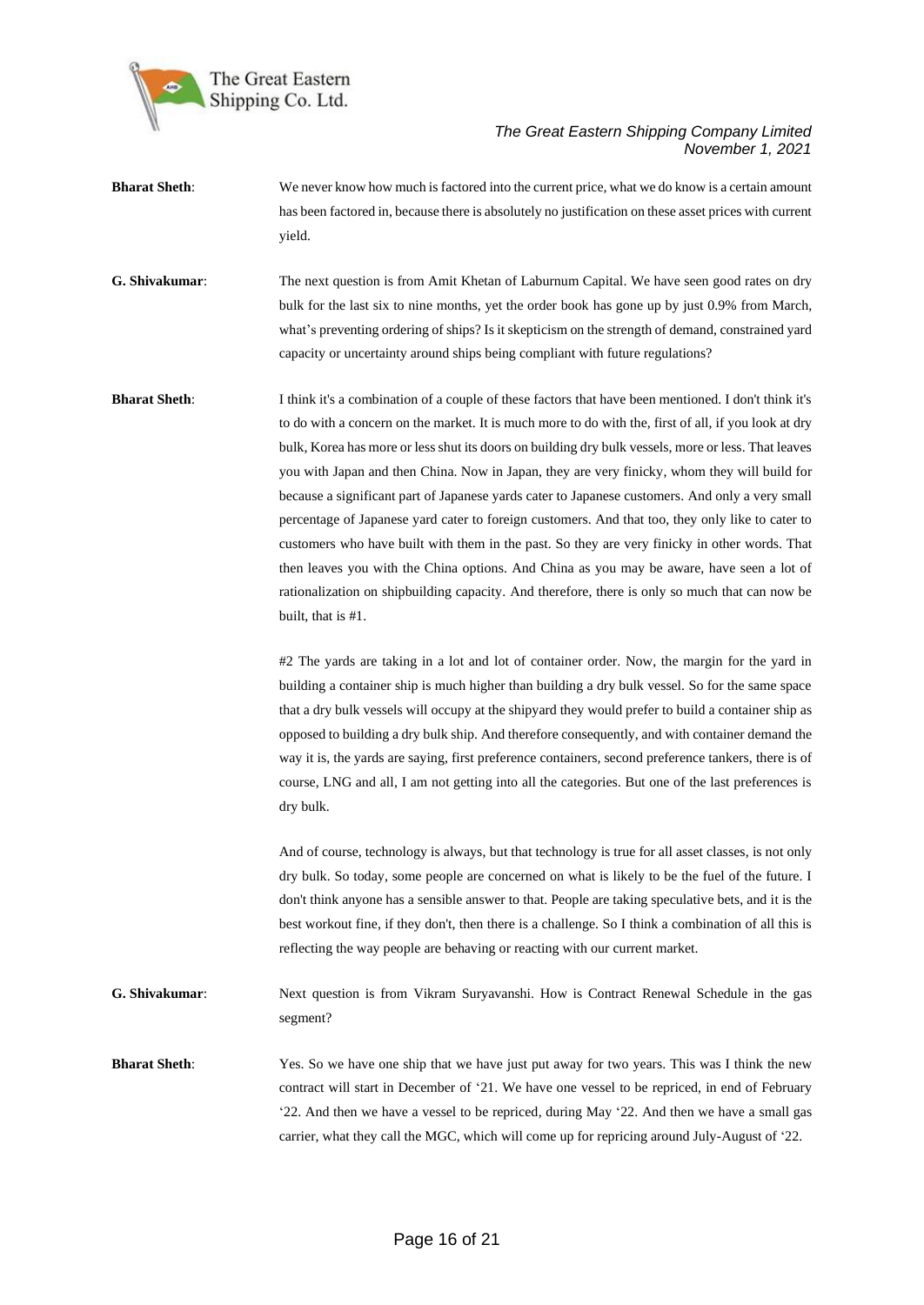

| G. Shivakumar:       | There is a question from Neerav Shah from GeeCee Holdings, while calculating the market value<br>for the rigs for NAV purpose. What is the implied discount to our purchase price for the rigs? It<br>is about 60%, I suppose. That is the implied. It's about that much lower -- 50% to 70% --                                                                                                                                                                                                  |
|----------------------|--------------------------------------------------------------------------------------------------------------------------------------------------------------------------------------------------------------------------------------------------------------------------------------------------------------------------------------------------------------------------------------------------------------------------------------------------------------------------------------------------|
| <b>Bharat Sheth:</b> | Somewhere between 50% and 70% compared to the new building prices, yes, absolutely, yes.<br>But of course, you can't take it to new buildings because you have depreciated it over 10 years<br>or so.                                                                                                                                                                                                                                                                                            |
| G. Shivakumar:       | Yes, that's right.                                                                                                                                                                                                                                                                                                                                                                                                                                                                               |
| Moderator:           | We have a question from Himanshu Upadhyay from PGIM. Please go ahead.                                                                                                                                                                                                                                                                                                                                                                                                                            |
| Himanshu Upadhyay:   | My question was, last time when the order book was low, in 2009-2010 and we saw furious<br>amount of activity by private equity players. And we had a second hump, okay. And again, the<br>payment terms were very lenient. So are we seeing private equity again coming back into the<br>market? And has the payment terms also improved from the shipyard side? Or they remain the<br>similar what they were at this point of time?                                                            |
| <b>Bharat Sheth:</b> | So, first let me answer your question on private equity. We still haven't seen the private equity<br>money coming in. I guess, a lot of private equity, people burnt their fingers the last time they<br>tried to make a play in shipping, I think they timed it all badly. And of course, they invested in<br>the wrong companies. On new building prices, because actually the yards are pretty full up till<br>'23 and therefore, the term are getting tighter, not looser for new buildings. |
| Himanshu Upadhyay:   | Is the upfront payment, which had gone down to 5% and 6%, moved back to something like<br>20% for the new order?                                                                                                                                                                                                                                                                                                                                                                                 |
| <b>Bharat Sheth:</b> | For the smaller, I mean, for the mid to small players, it would be 20% to 25%. For the more<br>established players, it may be closer to somewhere between 10% and 15% on the initial<br>payments. But the other payments have got crunched into a smaller timeframe. You get contract,<br>somewhere between 10% and 15%. And then you have a term which says contract for six<br>months. So within six months you have paid close to 30%.                                                        |
| Himanshu Upadhyay:   | And one small question on this, in our presentation, we had stated that the demand for jet fuel is<br>still low, and it is still running very low. Would it mean that once the recovery starts happening,<br>the product tankers, the improvement in demand, yields and demand can be much higher than<br>the crude oil?                                                                                                                                                                         |
| <b>Bharat Sheth:</b> | Yes we think so. So I think once the product, I mean once you get jet back into say, pre-pandemic<br>levels or hopefully even higher than pre-pandemic levels. And the other commodity demand<br>stays strong, I think there is every possibility and remember the product side, supply side is much<br>more muted than crude. And of course, there is a lot of arbitrage. I think unlike crude, crude has                                                                                       |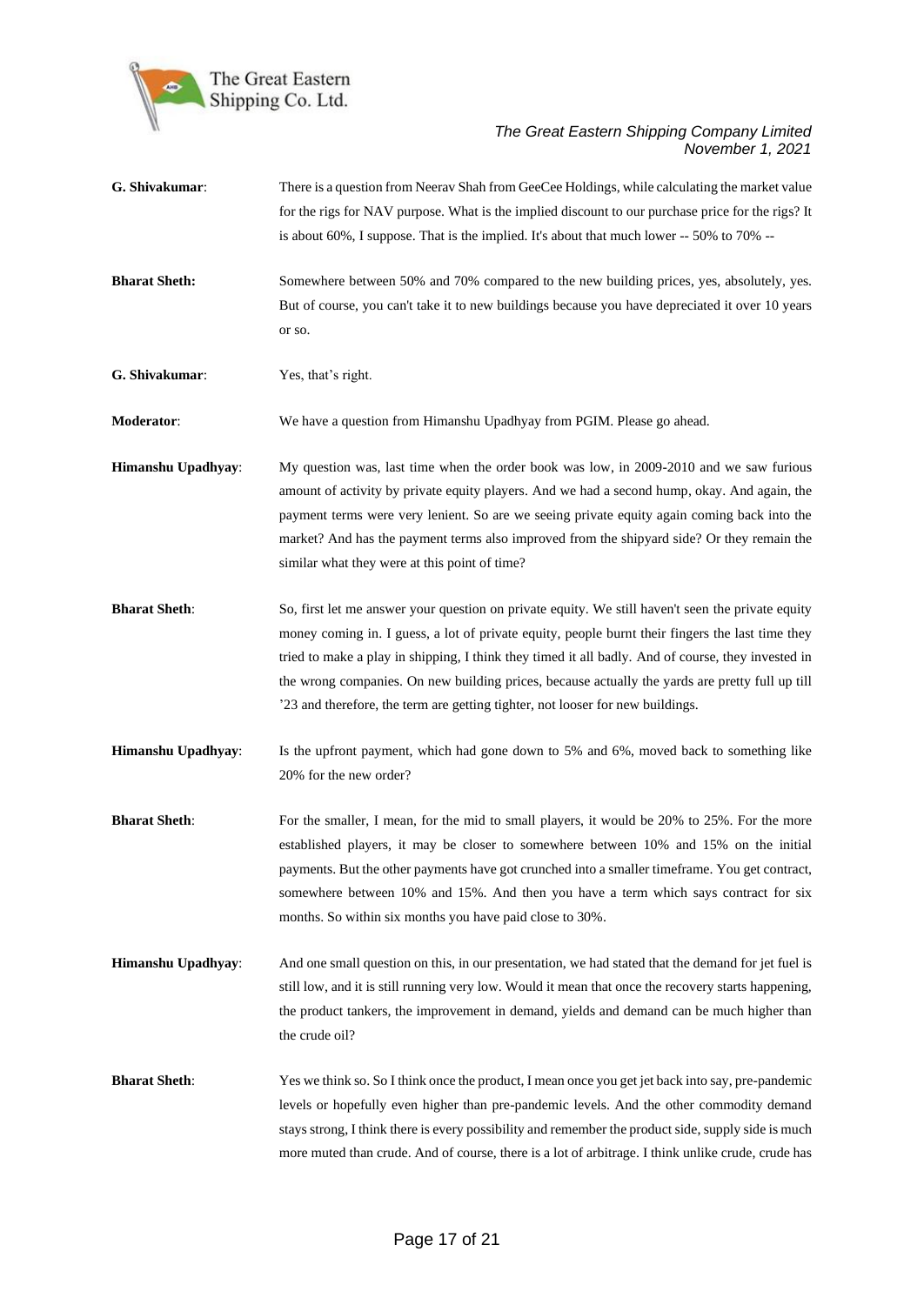

a certain amount of arbitrage. Products have a lot more arbitrage. And if this arbitrage starts working, we think the product market will rally ahead of the crude market.

**Himanshu Upadhyay**: And one thing is markets where the asset prices have run up so sharply, but the day rates are so low. What time would be good for in-chartering the fleet or we run a model of in-chartering also these ships. So when does it make sense to in-chartered Yes.

**Bharat Sheth**: Yes, so we are in the market to look at in chartering. Again, because there is a lot of optimism unfortunately in the market, we were close to negotiating some crude oil tankers, but there was a difference in the bid offer price. So, we couldn't conclude that. We are trying to see if we can do something on the product side, but again, there is difference between bid offers continuous work in progress from our side.

**Himanshu Upadhyay**: And when the level of difference between the bid and offer, will it be very significant and would that difference be justifying the current market price of ships, means just trying to understand what is the state of affairs of market, especially on tanker side, yes.

- **Bharat Sheth**: So, there are different owners, as you know, ours is a very fragmented industry, right. Now, let us say that there are certain owners who need the time charter, because that's the only basis on which the banks will fund them. There are certain owners who don't need the time charter because they have a lot more equity in the ship. Now, when you in charter a ship also, you want to ideally go to the quality owner, correct. And more often than not, the quality owner has a lot more equity in the asset, and is therefore reluctant to come down on its charter rates or whatever he is aspiring to get. And as far as we are concerned, we want to be very disciplined, because I mean, obviously we can we have got the capacity to take the loss, but we would just like we have been successful in acquiring assets. And we have had a good track record in the last five years, the CFO has just mentioned that. We obviously want to make sure that we create a similar record when we in charter ships. So once again we need quality ships, it's easy to in-charter, but there is no point in-chartering a bad ship, because eventually you are the face of the customer when you in-charter a ship. And then that has reputational challenges. So #1, we will only incharter a quality ship and #2 we will only in-charter it at a particular number. And currently there is a gap of approximately 10% between where we are happy to pay and what the seller wants.
- **Himanshu Upadhyay:** And can it make sense on offshore side also?

**Bharat Sheth:** No, because offshore is a much more domesticated business, right.

**Himanshu Upadhyay**: So even on the boats side it won't make sense?

**Bharat Sheth**: No, not that much. I mean we could, but I don't think we are rich. And again, it doesn't move the needle. So we also want to now spend a little more time where if our decisions are going to go right, it starts moving the needle.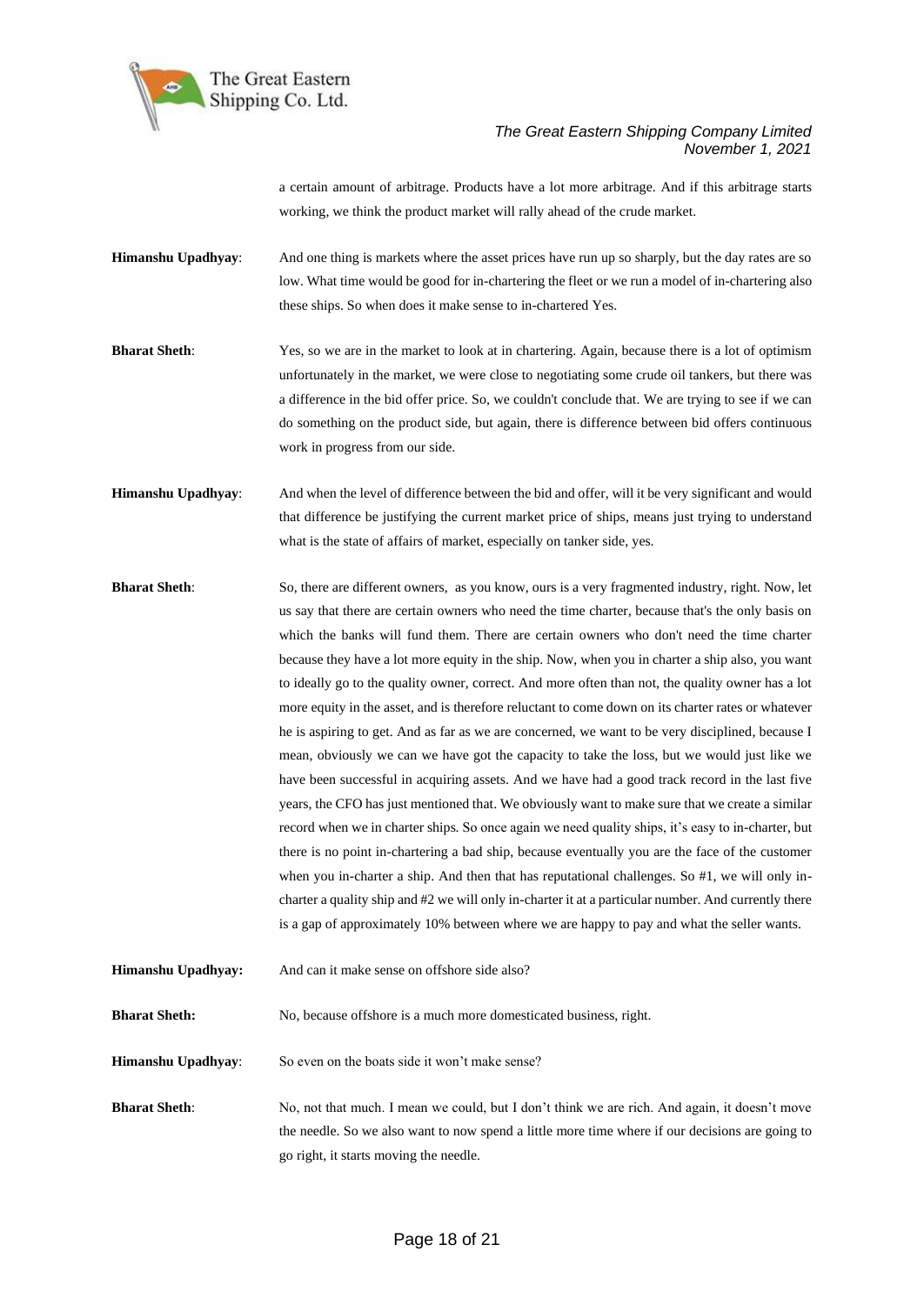

- **G. Shivakumar**: We have a question on text box and it is from Mr. Chris Noronha. There has been an increasing focus away from Fossil Fuels, with companies pivoting strategically away from Fossil Fuels, given that your major asset classes are directed to transport or drilling for these resources, I would like your thoughts on what type of Company GE Shipping will be in 5 years?
- **Bharat Sheth:** So, we think that the demand for Fossil Fuels whilst it may peak or some people believe it will peak in 2030 some people believe it will peak earlier, but I think there is going to be a demand for Fossil Fuels. And as far as we are concerned, if there is a demand and somebody needs a ship to move it, we will need to be in that space to move it.

Today if you see what has happened to the energy mix, it is precisely for the reason that people were reluctant to invest in Fossil Fuel, we are seeing a lot of the Fossil Fuel energy pricing at multi-year or multi-decade highs, for precisely this reason. And I think one of the lessons from this current reflection in the energy mix, is that whilst no one is against the challenges of climate change and decarbonization, so on and so forth, I think we need to do it in a much more calibrated manner, because any underinvestment for any length of time, can lead to significant price increases. Just see what has happened to gas, right, because I mean just see, natural gas has gone up, what is it, 5x or 6x. And the same without naming people, the same countries that were totally against Fossil Fuels are now saying please give us Fossil Fuels because otherwise we are going to have power shortages, winter is approaching so and so forth, right so these things are there.

So I don't think Great Eastern moving away from, yes we need to calibrate the fleet mix, so we too will be very alert to see what is our exposure to crude oil, what is our exposure to products, what is the exposure to ships which move coal etc. Our current focus over the next 5 years is going to be a lot more in making sure we focus on reduction in emissions and we improve our carbonization rating. So we are already taking multiple measures. We are making our ships more fuel efficient, our existing ships, by taking a lot of measures which we can do on existing tonnage to reduce CO2 emissions, to remain again at the top of the customer's list saying okay here is an owner who has successfully brought down emissions, who has improved it's CII rating so on and so forth. So that's where our current focus is.

And eventually there is no substitution, if everyone says, we don't want Fossil Fuel ship, we would love it, because then we could really buy cheap. But today if you look at what the world is saying, they are saying we all want Fossil Fuel ships that's why prices are not coming down.

**G. Shivakumar:** This leads to underinvestment in the sector, which again leads to then tightening of the demand supply balance yes. So I think Raja Kumar has a follow up question to this which is will mutual funds and financial institutions focus on ESG skip investing in GE Shipping given our offshore exposure?

**Bharat Sheth**: So well if they did, again it might give us an opportunity, I leave it to them to decide. Irrespective of what mutual funds and other investors may wish to do, we have ourselves setup an ESG team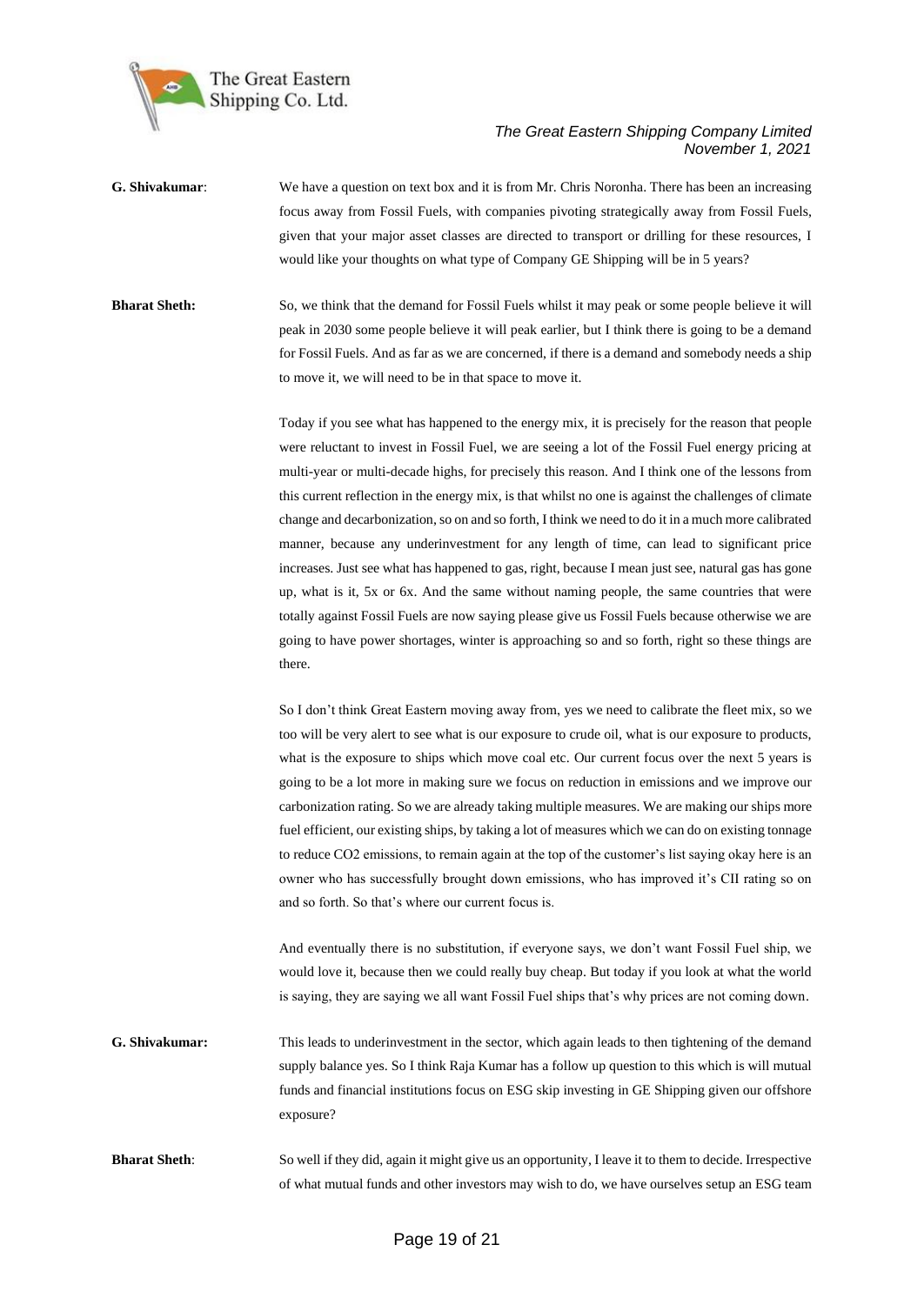

because as a responsible corporate, we do want to focus on the best role that we can play in this area and make sure that we are not behind the curve on any of our actions. And that people recognize that here is an organization that is a good corporate citizen and is doing everything it possible can.

Now having said that, if investors say, oh, we don't want to invest here, fine that will give us a great opportunity on capital restructuring. But even that is not happening.

- **G. Shivakumar**: So they are not. So because the focus on ESG so far is that you know it's on the governance aspect, it's also on the environment in terms of how well are we treating the environment in the context of our business. And it is clear and we have also put out a sustainability report this year, voluntarily where we have spoken about all the actions we are taking to reduce our carbon emissions. And that also I think is taken into account by investors when they look at our ESG score.
- **Bharat Sheth**: Yes so that we are doing on our own voluntarily. It's not to try and say okay, please invest in the Company. As I have always said that shipping has to be privately owned, it should never be owned in public domain.
- **G. Shivakumar**: Chris Noronha has another question, is the rotation of seafarers still a critical --?
- **Bharat Sheth**: So if you have a vessel treading in the West of Suez Canal, the problem is a lot less, because more and more countries are now opening up to crew changes. I think if you have a vessel treading East of the Suez Canal of course with the exception of India, the Middle East has become a little more considerate on crew change. India has always been very considerate on crew change and full marks to the Government on this.

I think once you cross Sri Lanka, it's really becoming a challenge. So we really can't do any crew change in Singapore, China; limited crews change Korea, Japan, Philippines, Malaysia, Indonesia, Australia, New Zealand so on and so forth. So we haven't successfully done a crew change I would say the East coast of India and that remains a challenge. And just for your information, in the first 6 months, our operating cost on account of COVID, which includes crew change cost, has gone up by \$400 a day, across each of our 46 ships.

- **G. Shivakumar:** Yes which has gone into our P&L.
- **Bharat Sheth**: Which is already reflected in the P&L but I am just putting out some data on the COVID impact on direct operating cost.
- **Moderator**: That was the last question. I now handover the floor back to Ms. Anjali Kumar, for closing comments. Over to you Ms. Kumar.